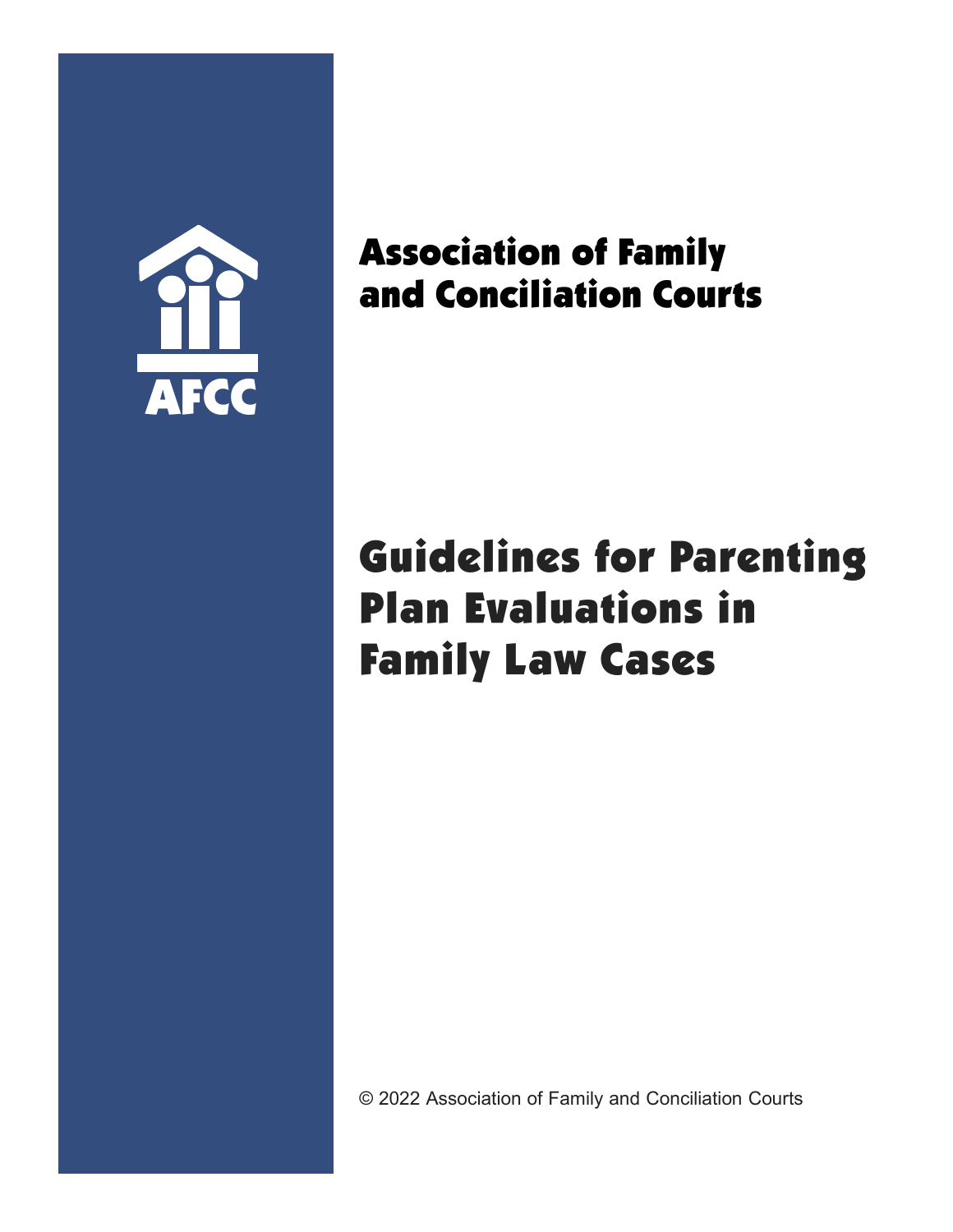

# Guidelines for Parenting Plan Evaluations in Family Law Cases

Prepared by the AFCC Task Force for the Revisions of the Model Standards for the Practice of Child Custody Evaluation

Task Force<sup>1</sup>:

Arnold T. Shienvold, PhD, Chair and Kathleen McNamara, PhD, Reporter

Brian Burke, LLB; Maria Cognetti, JD; Frank Davis, PhD; April Harris-Britt, PhD; Andrea Jones, MSW, RSW; Mary Lund, PhD; David Martindale, PhD, ABPP; Aaron Robb, PhD; Leslie Ellen Shear, JD; Maureen Sheeran, BJ; Hon. Herman Walker, Jr. and Jeffrey Wittmann, PhD

AFCC Staff: Peter Salem, MA, and Ann Ordway, JD, PhD

Approved by the AFCC Board of Directors on May 11, 2022

6525 Grand Teton Plaza, Madison, Wisconsin 53719 Phone (608) 664-3750 • Fax (608) 664-3751 • [afcc@afccnet.org](mailto:afcc@afccnet.org) • [www.afccnet.org](http://www.afccnet.org/)

<span id="page-1-0"></span><sup>&</sup>lt;sup>1</sup> AFCC gratefully acknowledges the contributions of Hon. Liberty Aldrich to the early work on the development of these guidelines and to Leslye Hunter, MA, for her early support of the task force.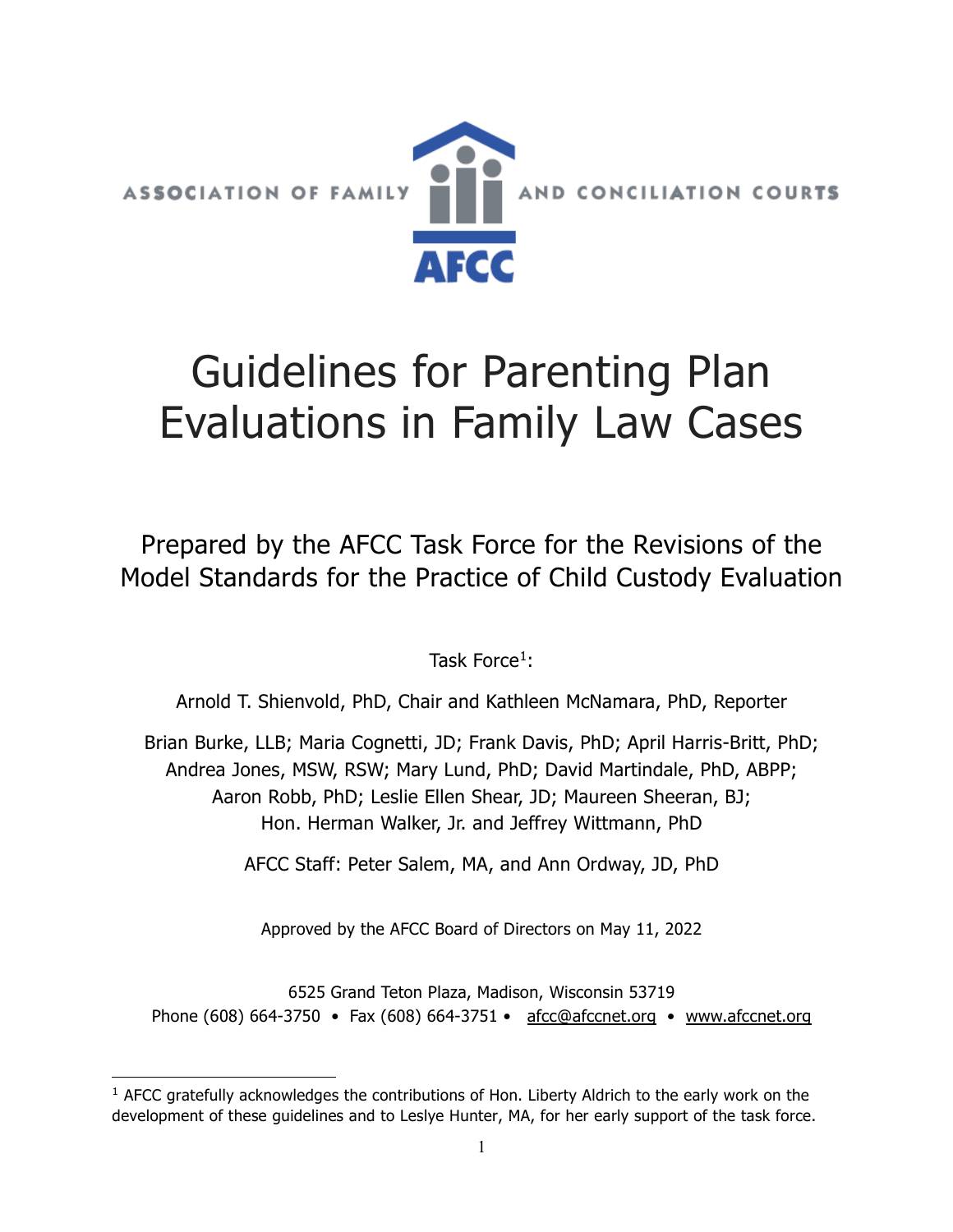| I.1       |                                                                     |  |
|-----------|---------------------------------------------------------------------|--|
| I.2       |                                                                     |  |
| I.3       |                                                                     |  |
| I.4       |                                                                     |  |
|           |                                                                     |  |
| A.        |                                                                     |  |
| <b>B.</b> |                                                                     |  |
| $C$ .     |                                                                     |  |
| D.        |                                                                     |  |
| E.        |                                                                     |  |
| F.        |                                                                     |  |
|           |                                                                     |  |
| 1.1       |                                                                     |  |
| 1.2       |                                                                     |  |
| 1.3       |                                                                     |  |
|           |                                                                     |  |
| 2.1       |                                                                     |  |
| 2.2       |                                                                     |  |
| 2.3       |                                                                     |  |
|           |                                                                     |  |
| 3.1       |                                                                     |  |
| 3.2       |                                                                     |  |
| 3.3       | Disclosure of Potential Conflicts of Interest or Role Conflicts  13 |  |
| 3.4       |                                                                     |  |

## **Contents**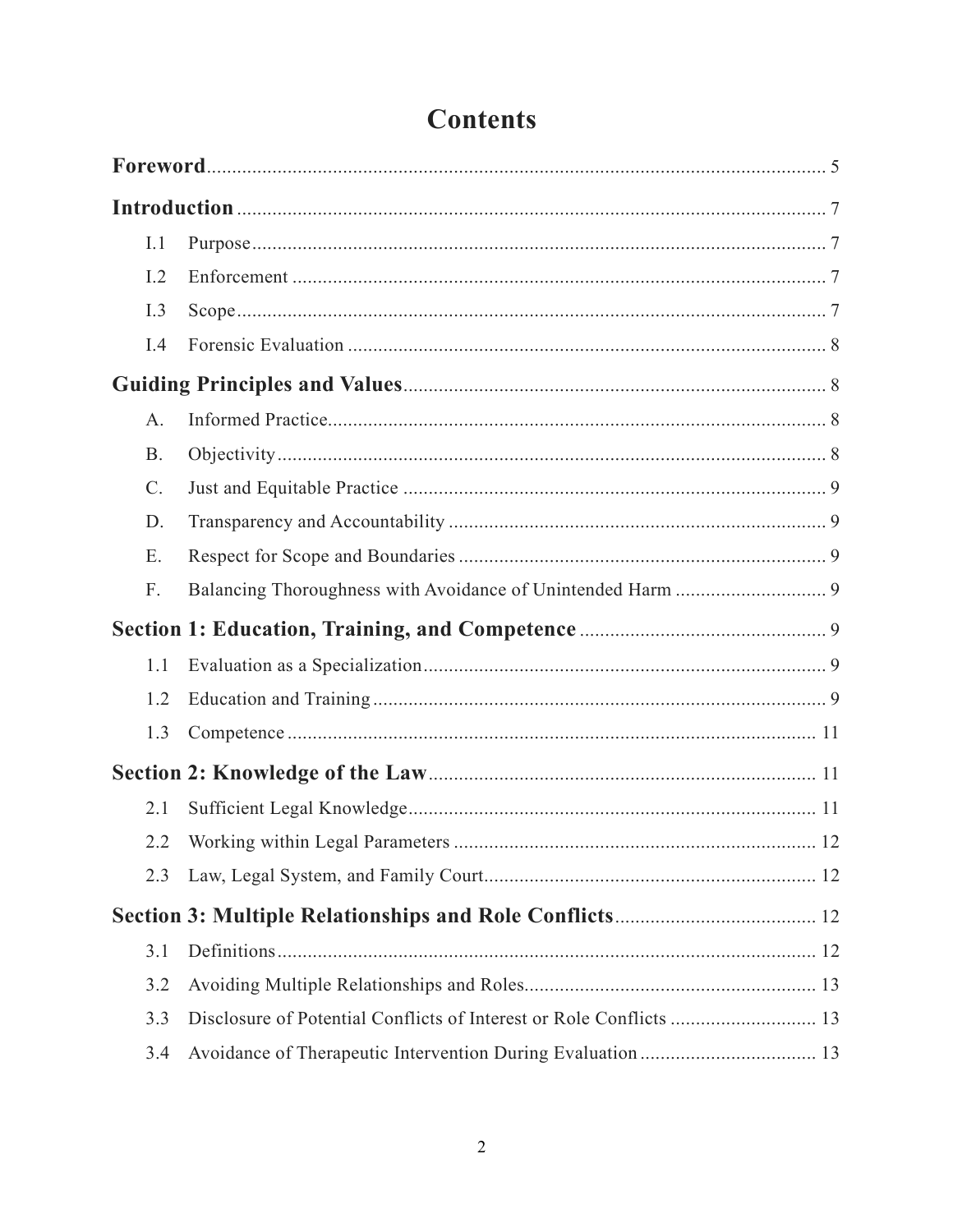|     | <b>Section 4: Communication Between Evaluators, Parties, Attorneys</b> |  |
|-----|------------------------------------------------------------------------|--|
|     |                                                                        |  |
| 4.1 |                                                                        |  |
| 4.2 |                                                                        |  |
| 4.3 |                                                                        |  |
| 4.4 |                                                                        |  |
| 4.5 |                                                                        |  |
|     |                                                                        |  |
| 5.1 |                                                                        |  |
| 5.2 |                                                                        |  |
| 5.3 |                                                                        |  |
|     |                                                                        |  |
| 6.1 |                                                                        |  |
| 6.2 |                                                                        |  |
| 6.3 |                                                                        |  |
| 6.4 |                                                                        |  |
| 6.5 |                                                                        |  |
| 6.6 |                                                                        |  |
| 6.7 |                                                                        |  |
|     |                                                                        |  |
| 7.1 |                                                                        |  |
| 7.2 |                                                                        |  |
|     |                                                                        |  |
| 8.1 |                                                                        |  |
| 8.2 |                                                                        |  |
|     |                                                                        |  |
| 9.1 |                                                                        |  |
| 9.2 |                                                                        |  |
| 9.3 |                                                                        |  |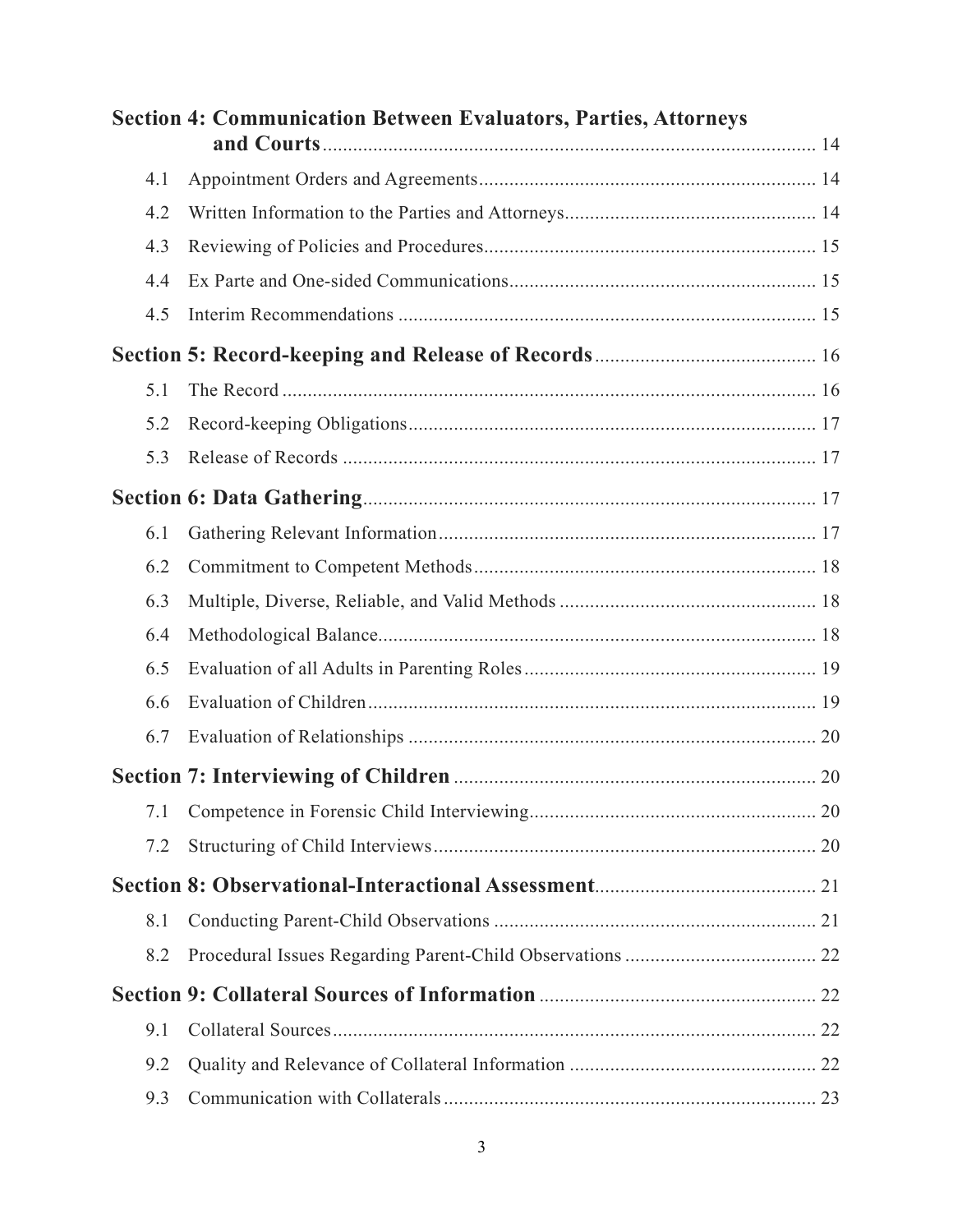| 10.1                                                                 |  |  |  |
|----------------------------------------------------------------------|--|--|--|
| 10.2                                                                 |  |  |  |
| 10.3                                                                 |  |  |  |
| 10.4                                                                 |  |  |  |
| 10.5                                                                 |  |  |  |
|                                                                      |  |  |  |
| 11.1                                                                 |  |  |  |
| 11.2                                                                 |  |  |  |
| 11.3                                                                 |  |  |  |
| 11.4                                                                 |  |  |  |
| 11.5                                                                 |  |  |  |
| 11.6                                                                 |  |  |  |
| 11.7                                                                 |  |  |  |
|                                                                      |  |  |  |
| 12.1                                                                 |  |  |  |
| 12.2                                                                 |  |  |  |
| 12.3                                                                 |  |  |  |
|                                                                      |  |  |  |
|                                                                      |  |  |  |
| 13.2                                                                 |  |  |  |
| 13.3                                                                 |  |  |  |
| Appendix A: Understanding of the Law, Legal System, and              |  |  |  |
| Glossary of Legal Terms Commonly Used in the Family Court Setting 33 |  |  |  |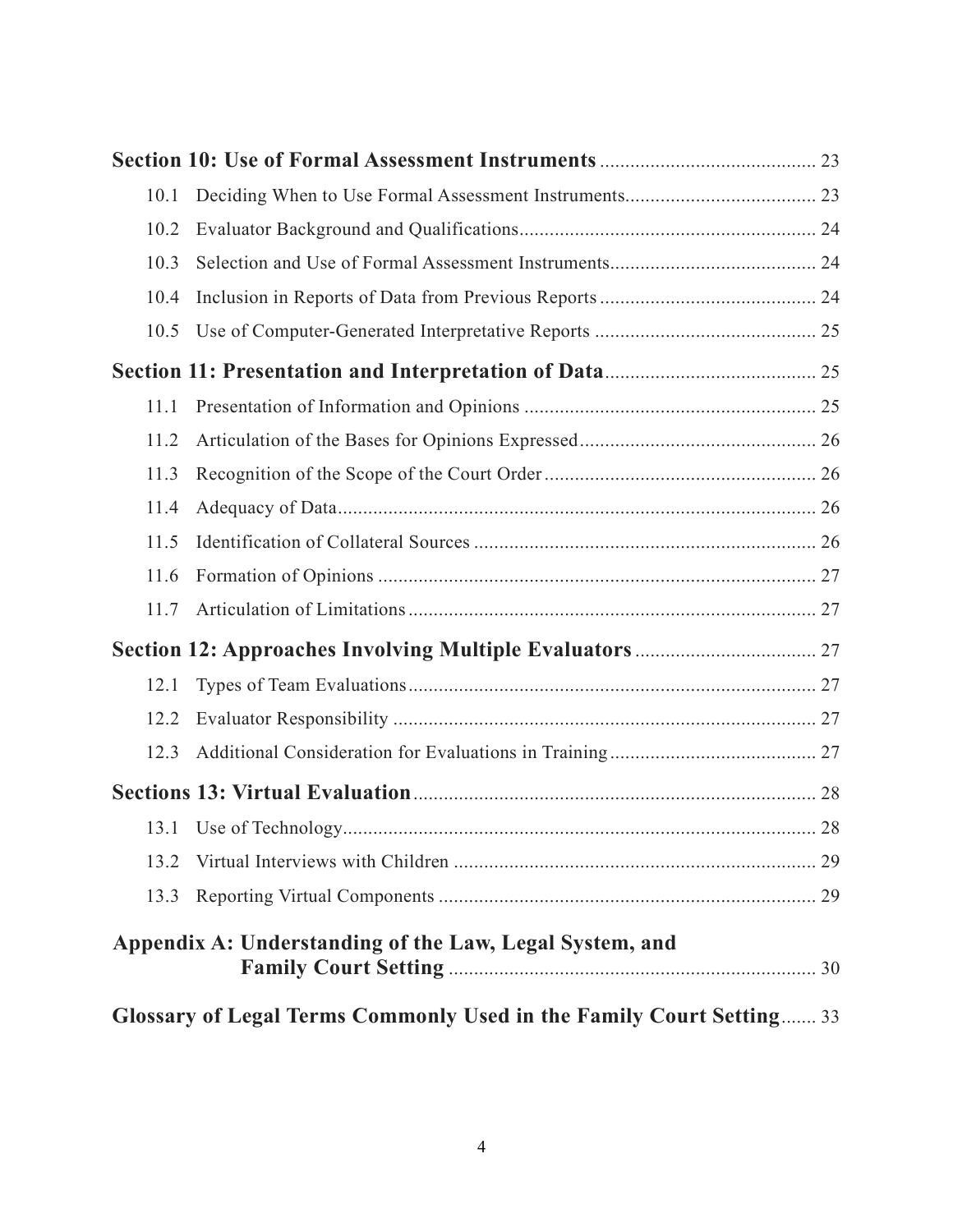## **Foreword**

These *Guidelines for Parenting Plan Evaluations in Family Law Cases* (*Guidelines)* are the product of the Association of Family and Conciliation Courts (AFCC) Task Force for the Revisions of the *Model Standards of Practice for Child Custody Evaluation* (*Model Standards).* In July 2019, then AFCC president, Matthew Sullivan, PhD, appointed a multidisciplinary task force to revise the *Model Standards* which were published in 2006.

The Task Force began its work at the AFCC Fall Conference in Pittsburgh, Pennsylvania in November 2019, and proceeded to focus on two broad tasks: 1) establishing a set of values and principles to guide the practice of parenting plan evaluations, and 2) gathering information to guide the revision process, including conducting an extensive survey of mental health and legal professionals, judges, and others. Subcommittees then examined sections of the *Model Standards* and proposed revisions, including new guidelines for virtual evaluations. The Task Force met online two dozen times for half-day meetings, and in person at the AFCC Fall Conference in Cincinnati, Ohio in November 2021. AFCC membership provided feedback during open forum meetings at both the Pittsburgh and Cincinnati conferences. AFCC posted a draft of the *Guidelines*  for public comment February 1-March 1, 2022. The Task Force thoroughly considered and discussed the comments before making final revisions and presenting the *Guidelines* to the AFCC Board of Directors in May 2022.

Most of the 2006 *Model Standards* have stood the test of time and remain important and necessary. Building on those *Model Standards*, the Task Force made significant revisions, updates, and expansions. First, the *Model Standards* have been renamed *Guidelines*, highlighting that AFCC does not intend them to define mandatory practice or to be used to create rules or standards of liability. Rather, these *Guidelines* offer clear, specific, and detailed guidance for the competent and responsible practice of conducting parenting plan evaluations. Jurisdictional laws and rules dictate mandatory aspects of parenting plan evaluations; these *Guidelines* provide guidance for practice.

The term *Child Custody Evaluations* has been replaced with *Parenting Plan Evaluations.* This reflects an important shift away from the term "child custody," which connotes possession and control of children rather than responsibility for their care. *Child Custody Evaluations*, *Parental Responsibilities Evaluations*, *Best Interest Evaluations, Custody and Access Evaluations, Parenting Time Evaluations,* or similar terms are used in various jurisdictions. These *Guidelines for Parenting Plan Evaluations in Family Law Cases* refer to evaluations that address parenting time, parental decision-making, and related issues, regardless of what they may be called in a particular jurisdiction. These *Guidelines* use the term "parent" throughout, but recognize that in some settings, it will include non-parents acting in parenting roles.

The Task Force has added a section on guiding principles and values; expanded and clarified evaluator education and training; expanded and clarified recommendations about evaluators' legal knowledge; revised the guidelines on interim recommendations to address situations involving safety and special circumstances; expanded the section on team evaluations to include various models of training; embedded cultural and diversity considerations throughout, and added a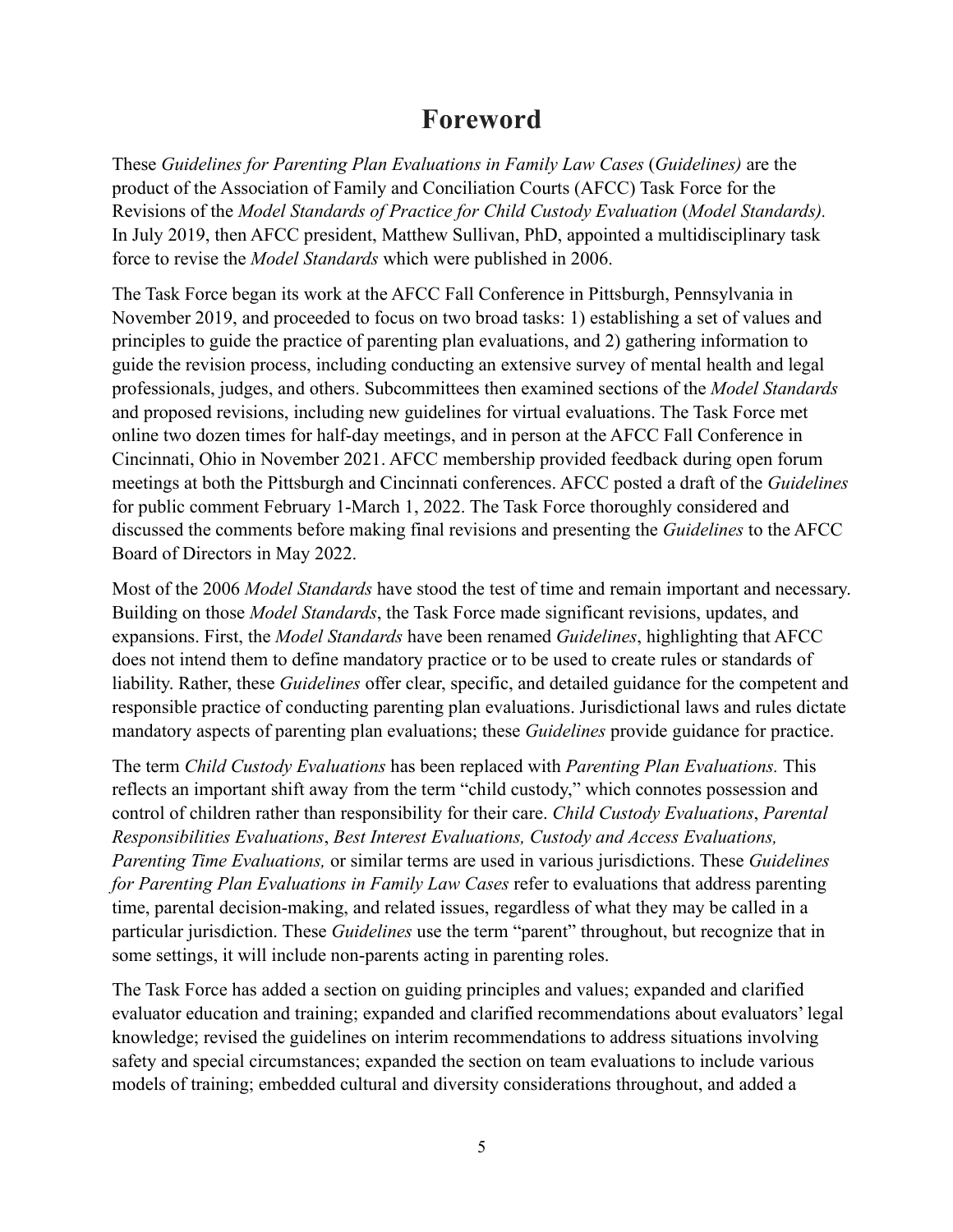section on guidelines for virtual evaluations. These revisions expressly recognize that evaluations do not take place in a vacuum, and address, where appropriate, the roles of courts, attorneys, and others in the conduct and use of parenting plan evaluations in the family court setting.

Consistent with renaming the *Model Standards* as *Guidelines*, the term "shall" has been replaced with "should." The term "should" means that the guideline is highly desirable, strongly recommended, and should be followed unless the evaluator can articulate good reasons for deviating from the guideline.

The *Guidelines for Examining Intimate Practice Violence: A Supplement to the AFCC Model Standards of Practice for Child Custody Evaluation* becomes a supplement to these *Guidelines* as they replace the *Model Standards*. The AFCC *Guidelines for the Use of Social Science Research in Family Law* provide guidance for the use of social science in family law-related practices, including parenting plan evaluations. The AFCC *Guidelines for Brief Focused Assessments* provide guidance for narrowly defined, issue-specific, descriptive assessments in family court cases, which are distinct from comprehensive parenting plan evaluations.

These *Guidelines* have been developed at a time when serious systemic issues are affecting the practice of parenting plan evaluations. These issues include the growing unaffordability of evaluations, dwindling numbers of qualified evaluators, and rising concern about professional risk and personal safety among evaluators. Amid these vexing problems, there remains a constant and critical need for competent practice. Competent practice minimizes professional risk, reduces cost, and serves consumers of parenting plan evaluations. While there is a trend toward briefer and settlement-focused models, the need for comprehensive parenting plan evaluations endures, especially in cases involving numerous and complex issues in highly conflicted legal disputes. These *Guidelines* provide important practice guidance for this specialized type of forensic evaluation.

These *Guidelines* are based upon the guiding principles and values articulated below, years of accumulated research and professional literature, other professional guidelines and ethical codes, and the *Model Standards* of 2006. They are built upon the wisdom and experience of all who have participated in current and past task forces, commented on drafts, and contributed to the process.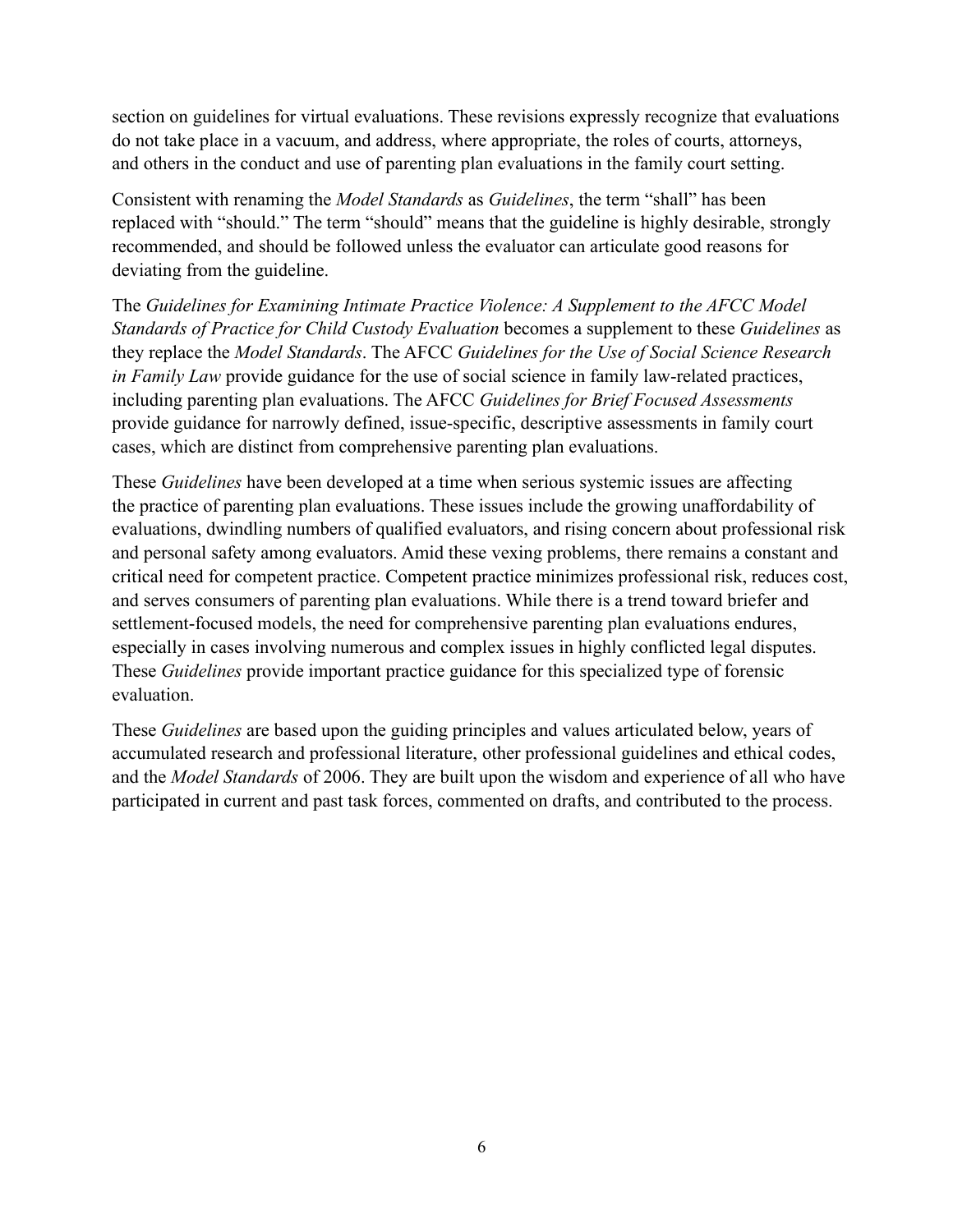## **Introduction**

#### **I.1 Purpose**

AFCC developed and adopted these *Guidelines for Parenting Plan Evaluations in Family Law Cases* to promote competent practice of parenting evaluations in the family court setting, provide information to those who use parenting evaluations, and increase public confidence in parenting evaluations.

#### **I.2 Enforcement**

AFCC encourages members to conform their practices to these *Guidelines*; however, AFCC does not have an enforcement mechanism and membership in AFCC does not compel them to do so. These *Guidelines* may communicate expectations that exceed those established by law or regulatory bodies, and where they do, AFCC encourages members to conform their practices to these *Guidelines*. In other cases, established law or regulatory bodies may have expectations that exceed or conflict with these Guidelines. Where conflict exists, laws, rules of the court, regulatory requirements, or agency requirements supersede these *Guidelines*.

#### **I.3 Scope**

These *Guidelines for Parenting Plan Evaluations in Family Law Cases* address the processes by which mental health professionals gather and evaluate relevant information about the family and formulate and communicate opinions that relate to the task of developing parenting plans and related court orders. These *Guidelines* are directed at evaluations performed by family court services, public agencies, and by mental health professionals in private practice appointed by the court or jointly engaged by parents. They also may be broadly applicable to other neutral practitioners who offer an opinion for use in developing parenting plans and related orders in the family court setting.

These *Guidelines* are not intended for evaluation models that are collectively referred to as briefer models, such as issue-focused evaluations and early neutral evaluations, nor do they fully apply to hybrid evaluations that are specifically designed to incorporate a settlement component. Furthermore, these *Guidelines* do not apply to investigations and evaluations in child protection, adoption, or probate guardianship proceedings.

AFCC recognizes that it may not be possible to fully adhere to these *Guidelines* in jurisdictions where the laws, regulations, or policies of the jurisdiction conflict with these *Guidelines*. For example, in jurisdictions where there is a paucity of mental health professionals, and resources are severely limited, the guidelines for qualifications and training may not be possible to fully meet. In those cases, evaluators are urged to comply with these *Guidelines* to the extent they are able, recognizing that the adequacy and sufficiency of their reports may be judged accordingly. Similarly, some jurisdictions permit each side to hire their own evaluators who are free to have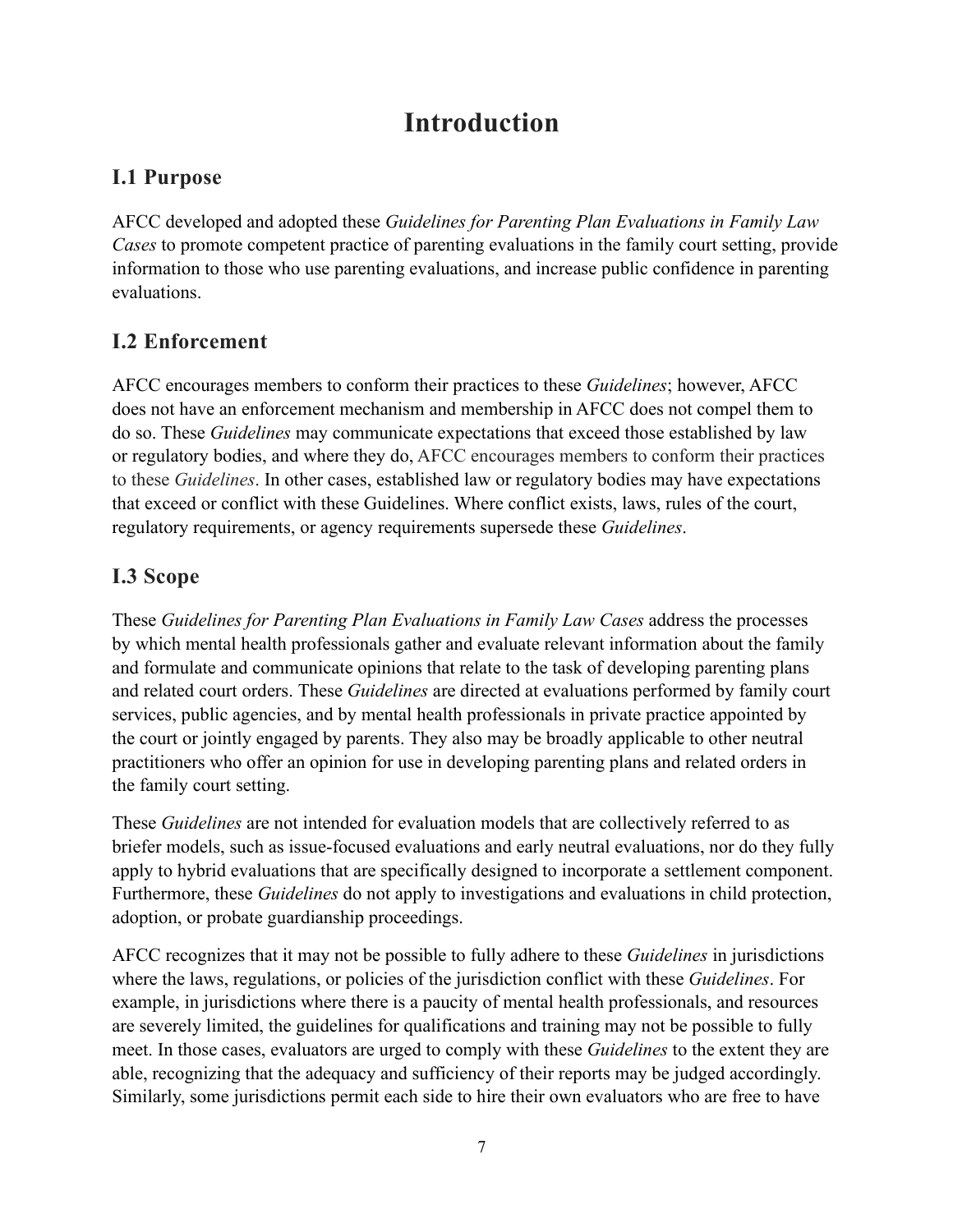one-sided communications with the attorneys who hired them. While this approach conflicts with these guidelines, evaluators in such jurisdictions are encouraged to comply with the *Guidelines* to the extent they are able within the confines of their jurisdictional rules.

#### **I.4 Forensic Evaluation**

Parenting plan evaluations are forensic evaluations for use in developing court orders rather than clinical evaluations. Forensic evaluations involve the application of knowledge and skills from the mental health professions to the resolution of legal matters, whereas clinical evaluations aid in the diagnosis of psychological disorders for mental health treatment. In some jurisdictions, parenting plan evaluations may be mistakenly referred to as a "clinical" evaluation in orders of appointment. This is problematic because, unlike clinical evaluations, forensic evaluations are performed for the express purpose of assisting the parties and courts in reaching legal determinations that affect the rights and liberties of individuals. The admissibility, weight, and sufficiency of the information gathered and opinions expressed in forensic evaluations depends on compliance with legal standards and are subject to legal scrutiny. Even when evaluations are used for settlement purposes, it must be kept in mind that the parties are affected by the weight they expect the judicial officer would give to the evaluation, and therefore, adherence to legal standards and practice guidelines remains necessary.

This emphasis on the forensic nature of parenting plan evaluations is meant to encourage evaluators to adopt a forensic mindset about this area of practice. This mindset involves remaining aware that although every evaluation has its shortcomings and limitations, evaluations can significantly affect the lives of families, and should reflect the highest standards of practice, including recognition that scrutiny of the admissibility, weight, and sufficiency of the evaluator's work is an inherent part of the process.

## **Guiding Principles and Values**

These guiding principles and values identify the philosophical foundations for these *Guidelines.*  They highlight issues of particular importance when conducting parenting evaluations and serve as an anchor for ethical practice and a lens through which the rationale and interpretation of each guideline should be viewed.

#### **A. Informed Practice**

Evaluations are informed by the governing legal standards and public policies of the relevant jurisdiction and the best available social science.

### **B. Objectivity**

Evaluations are independent, impartial, free of material conflicts of interest, fact-based, methodologically balanced, and culturally informed.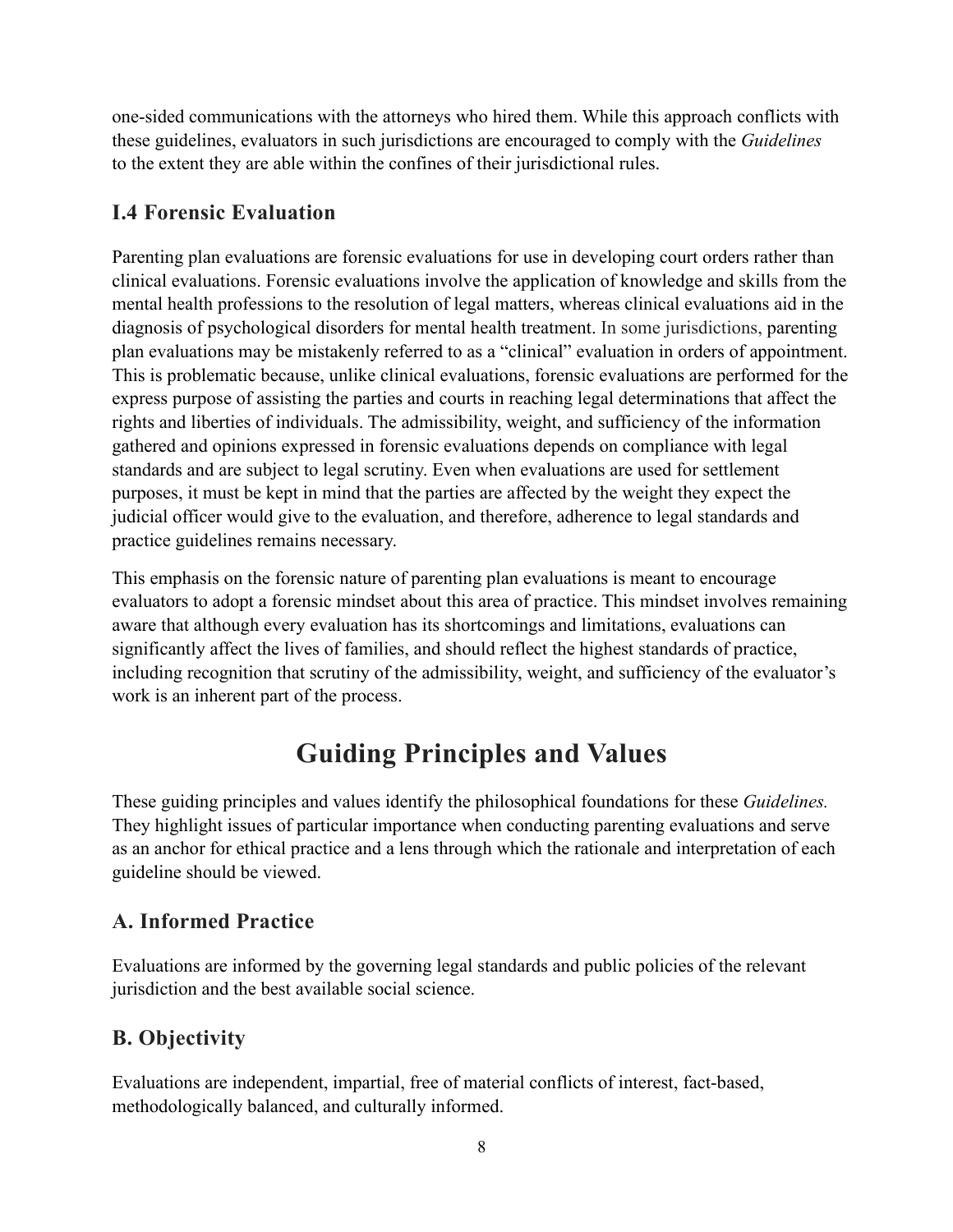#### **C. Just and Equitable Processes**

Evaluation methods are sensitive to and avoid worsening societal inequities, including, but not limited to, those related to social status, ethnicity, religion, race, language, gender, gender identity, sexual orientation, ability status, age, education, and wealth disparities.

#### **D. Transparency and Accountability**

Evaluations are conducted using transparent procedures, contain sufficiently relevant case information, and clearly articulate the reasoning for how conclusions and opinions were reached to allow full review by courts, attorneys, other professionals, and parties.

#### **E. Respect for Scope and Boundaries**

Evaluations are conducted within the confines of the appointment. The evaluator, as an extension of the court, respects the rights and interests of the family members, and avoids unnecessary intrusion into family life.

#### **F. Balancing Thoroughness with Avoidance of Unintended Harm**

Evaluations are conducted, written, and used in a manner that balances the amount of information gathered, and duration of the process, with unintended stressors on the family, including prolonged conflict, scrutiny, uncertainty of outcome, and demands on economic resources of the family and legal system.

## **Section 1: Education, Training, and Competence**

#### **1.1 Evaluation as a Specialization**

- (a) Evaluators should have both broad education and training as well as specialized knowledge and training in a wide range of topics related to child development, family systems, parenting, parent-child relationships, and family law.
- (b) Evaluators should engage in regular ongoing education, training, and self-study to stay abreast of ever-evolving research in the field and to maintain competence.

#### **1.2 Education and Training**

- (a) Evaluators should have a minimum of a master's degree, or a regionally recognized equivalent, in a mental health field.
- (b) Because of the many complex issues that arise in family law cases, evaluators should have education and training in the following foundational areas: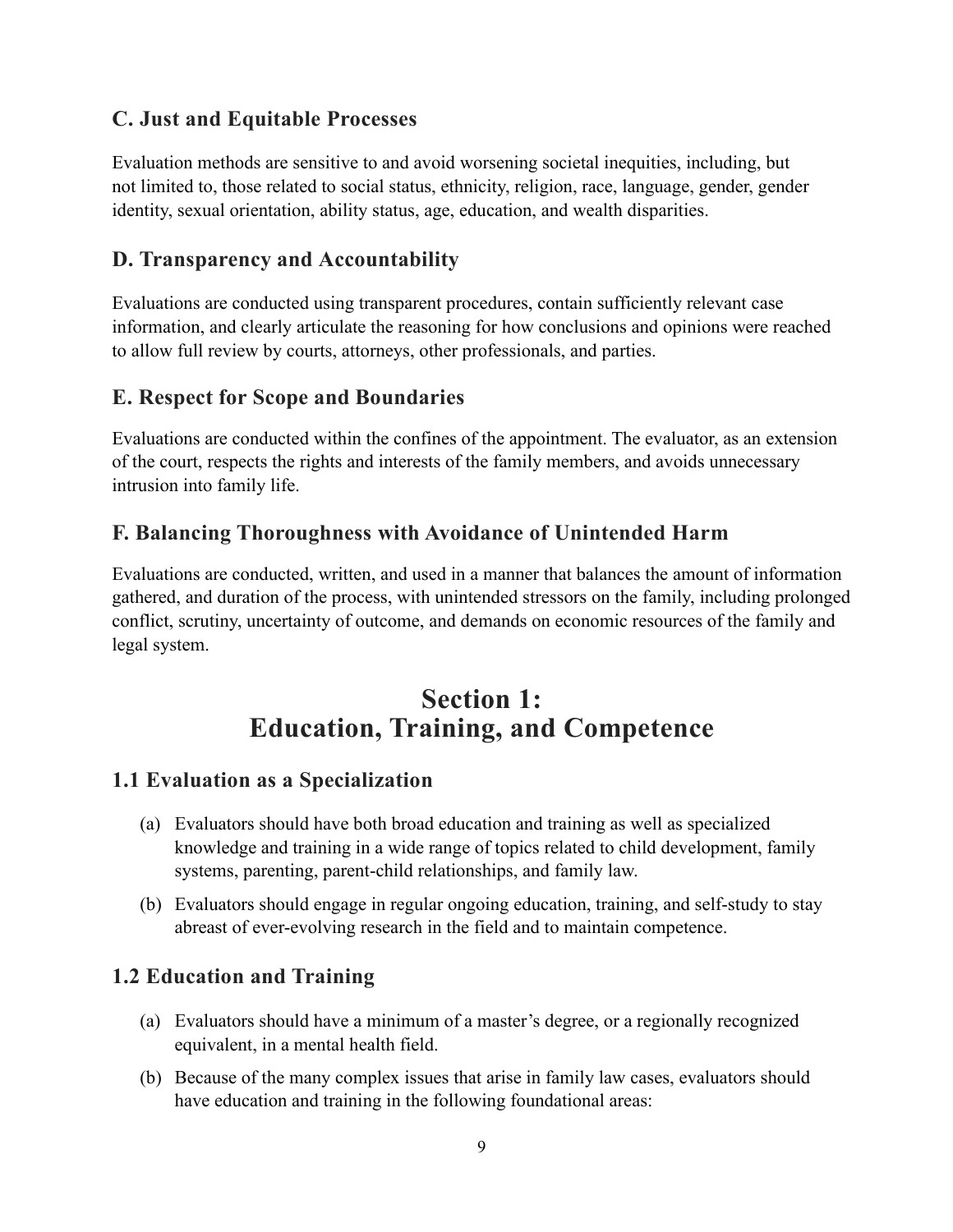- (1) child development, including physical, cognitive, emotional, language, and social development, gender identity, sexual orientation, and the impact of parenting practices and other influences on children's development;
- (2) family systems, including parent-child relationships, sibling relationships, extended family relationships, stepfamilies, and diverse family structures;
- (3) culture and diversity and their significance in the lives of adults, children, and families;
- (4) effects of racism, sexism, poverty, and other socio-cultural issues in the lives of adults, children, and families;
- (5) impact of parental separation, divorce, family restructuring, and interparent conflict on children, adults, and families;
- (6) impact of relocation on children, adults, and families;
- (7) family violence patterns and coercive controlling behaviors, the connection between intimate partner violence and child maltreatment, and the effects of exposure to family violence and coercively controlling behaviors on children;
- (8) child maltreatment, including child neglect and physical, psychological, and sexual child abuse; the connection between child maltreatment and other adverse childhood experiences, and factors associated with resiliency from trauma and adversity;
- (9) parent-child contact problems and resist-refuse dynamics, including possible underlying causes such as parental alienating behaviors, compromised parenting, child maltreatment, and exposure to intimate partner violence, among other causes;
- (10) child and adult psychopathology, including mental health disorders, learning disorders, and developmental disorders;
- (11) developmentally appropriate and empirically informed parenting plans, long distance parenting plans, methods of facilitating transitions between homes, and communication and information exchange;
- (12) evaluation of the effectiveness and appropriateness of interventions to address parenting, coparenting, children's adjustment, strained parent-child relationships, and parent-child contact problems;
- (13) evaluation of risk and protective factors for children with moderate to severe special needs conditions; and
- (14) applicable legal and ethical requirements of evaluators.
- (c) In addition to the foundational areas of training, evaluators should gain additional training in the following areas:
	- (1) investigation of allegations of child abuse and intimate partner violence;
	- (2) evaluation and treatment of problems in parent-child relationships;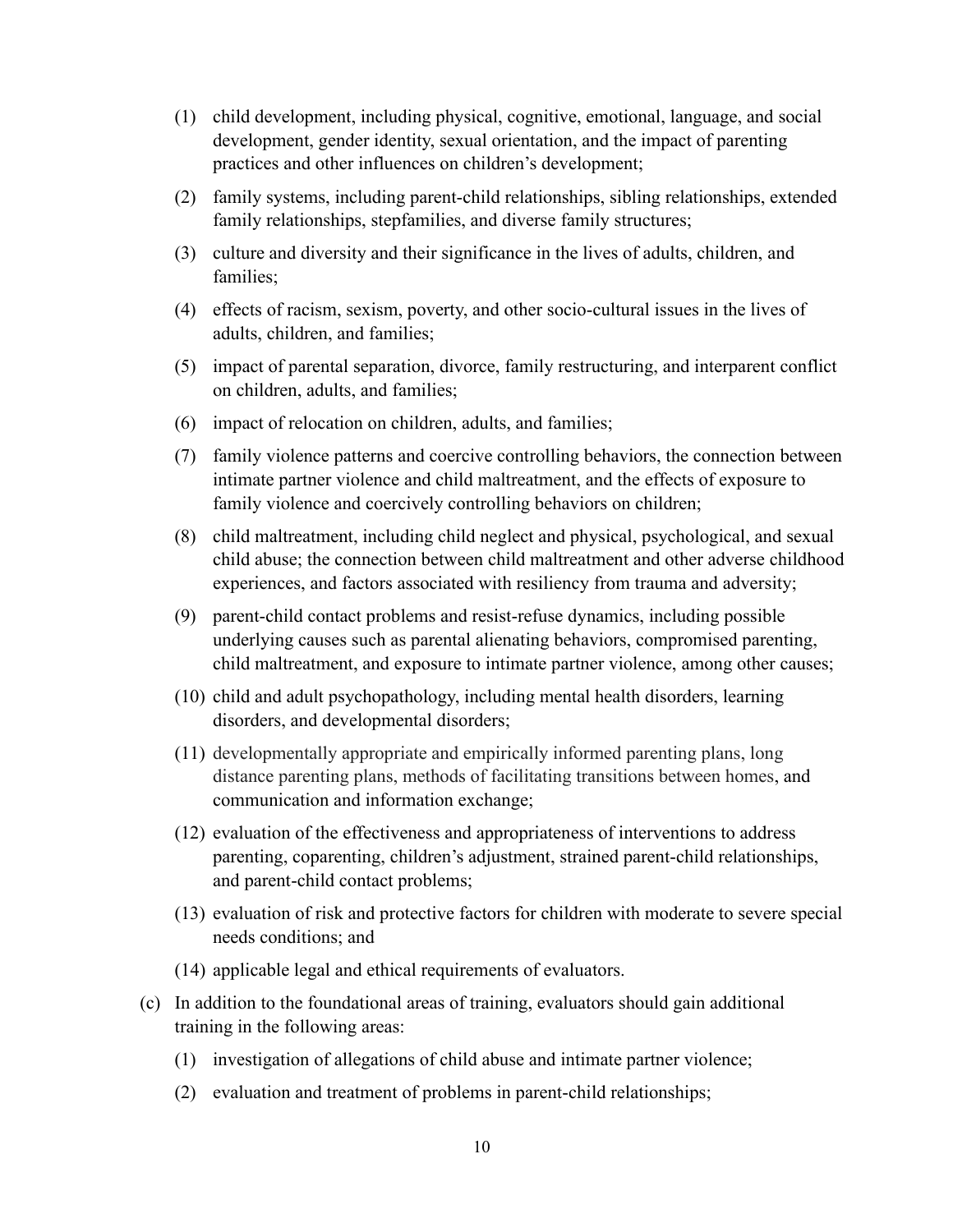- (3) children's best interests in the context of a relocation request;
- (4) evaluation and treatment of substance misuse and mental health issues;
- (5) forensic interviewing of children;
- (6) evaluation of diversity, equity, and inclusion issues;
- (d) Evaluators should also have education and training in forensic evaluation methods, including:
	- (1) evidence-informed methods for interviewing adults and children, observing parentchild interactions, applying balanced procedures, maintaining objectivity, and interpreting data
	- (2) recognizing the limits of reliability and validity of various sources of information;
	- (3) report writing for the court; and
	- (4) preparing for and giving testimony at deposition or trial.

#### **1.3 Competence**

- (a) When beginning to conduct evaluations, evaluators should obtain consultation, supervision, or other forms of guidance, and continue supervision until they have met any supervision requirements in their jurisdiction and achieved a level of competence sufficient to work independently.
- (b) Evaluators should use supervisors, consultants, and mentors who meet the education, training, and competence requirements of this section.
- (c) When evaluators lack specialized expertise and experience about a significant issue in the case, they should obtain supervision or consultation from professionals who have specialized expertise and experience, and briefly describe that person's role in the evaluative process.

## **Section 2: Knowledge of the Law**

#### **2.1 Sufficient Legal Knowledge**

- (a) Evaluators should have sufficient working knowledge to function effectively within the legal system. They are not expected to have the same degree and depth of legal knowledge as lawyers and judges. As statutes, court rules, and case law change, evaluators should keep their legal knowledge current.
- (b) Evaluators should have a working knowledge of the governing laws, regulations, and procedures in their jurisdictions and understand the legal standards regarding the central issues in the evaluation.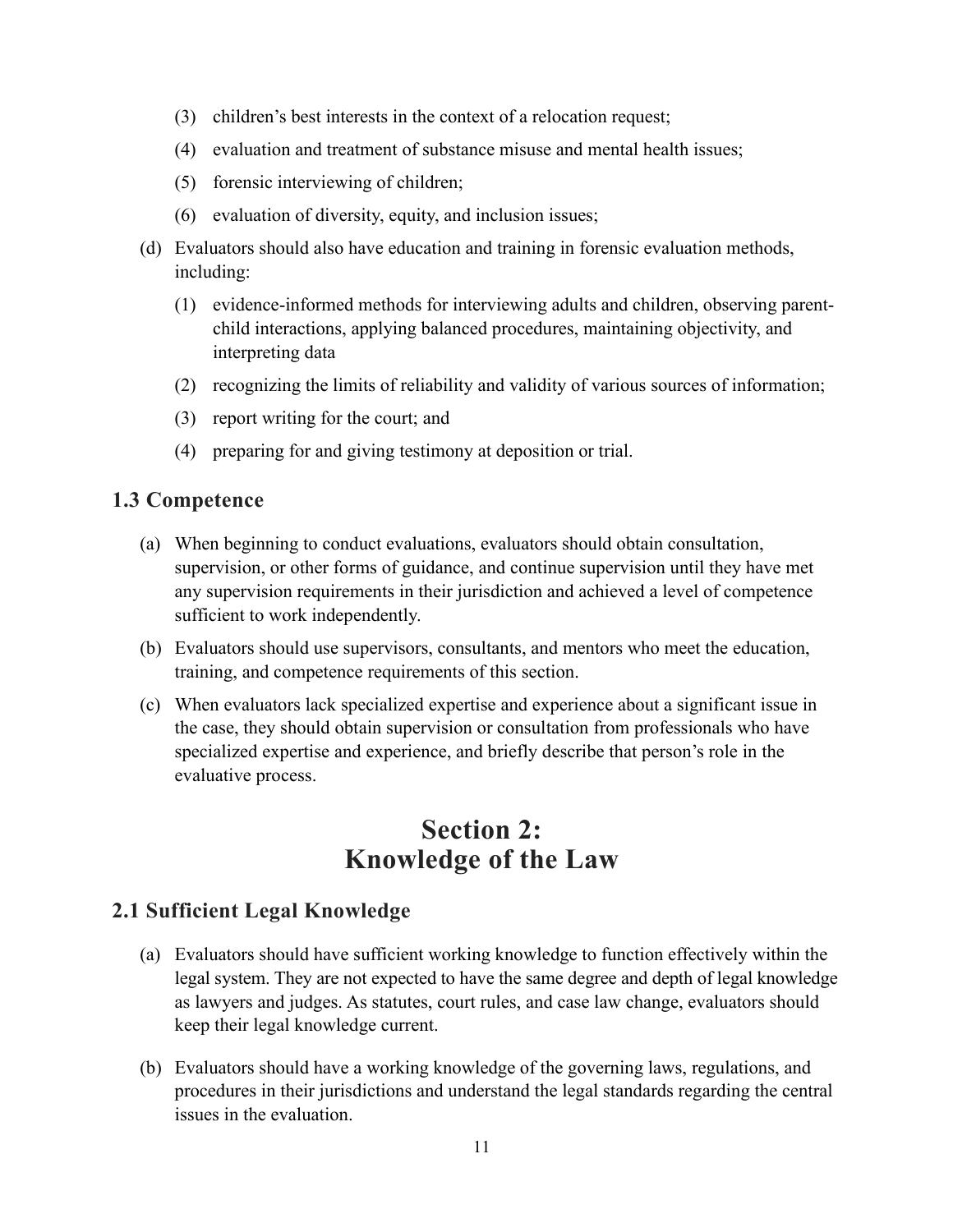- (c) Evaluators should understand the legal criteria for original determination of a parenting plan, criteria for modifications of a parenting plan, use of parenting plan evaluations, jurisdictional requirements concerning qualifications of evaluators, and legal requirements governing the evaluation process in the jurisdiction in which they work.
- (d) Evaluators should have a fundamental and reasonable level of knowledge and understanding of the legal rights of those whom they are evaluating and others who may be affected by the evaluative process or work product.

#### **2.2 Working within Legal Parameters**

Evaluators should seek consultation when necessary to understand governing legal parameters. If formal clarification from the court is necessary, evaluators should ensure that all parties or their attorneys are included in the request for clarification. Courts, judicial officers, and lawyers help ensure that evaluators work within those parameters by framing the purpose and scope of provisions of appointment orders or agreements to include information about the governing legal standards, and by detailing requirements for the evaluation process in the appointment order or agreement.

#### **2.3 Law, Legal System, and Family Court**

Evaluators should have a working understanding of the law, legal system, and family court as outlined in Appendix A.

## **Section 3: Multiple Relationships and Role Conflicts**

#### **3.1 Definitions**

- (a) "Multiple relationships" refers to past, current, and anticipated familial, social, fiscal, or professional relationships between an evaluator and the parties, children, attorneys, or judicial officer involved in a case. Multiple relationships can occur between the evaluator and those being evaluated, or between the evaluator and those representing or making decisions about the family.
- (b) "Multiple roles" refers to performing multiple different professional functions in the same case.
- (c) "Conflicts of Interests" refer only to multiple relationships that could compromise an evaluator's independence, objectivity, competence, and effectiveness.
- (d) "Role conflicts" refer to the same professional performing incompatible roles in the same case, such as moving from providing therapy for a family member, or the entire family, to serving as an evaluator.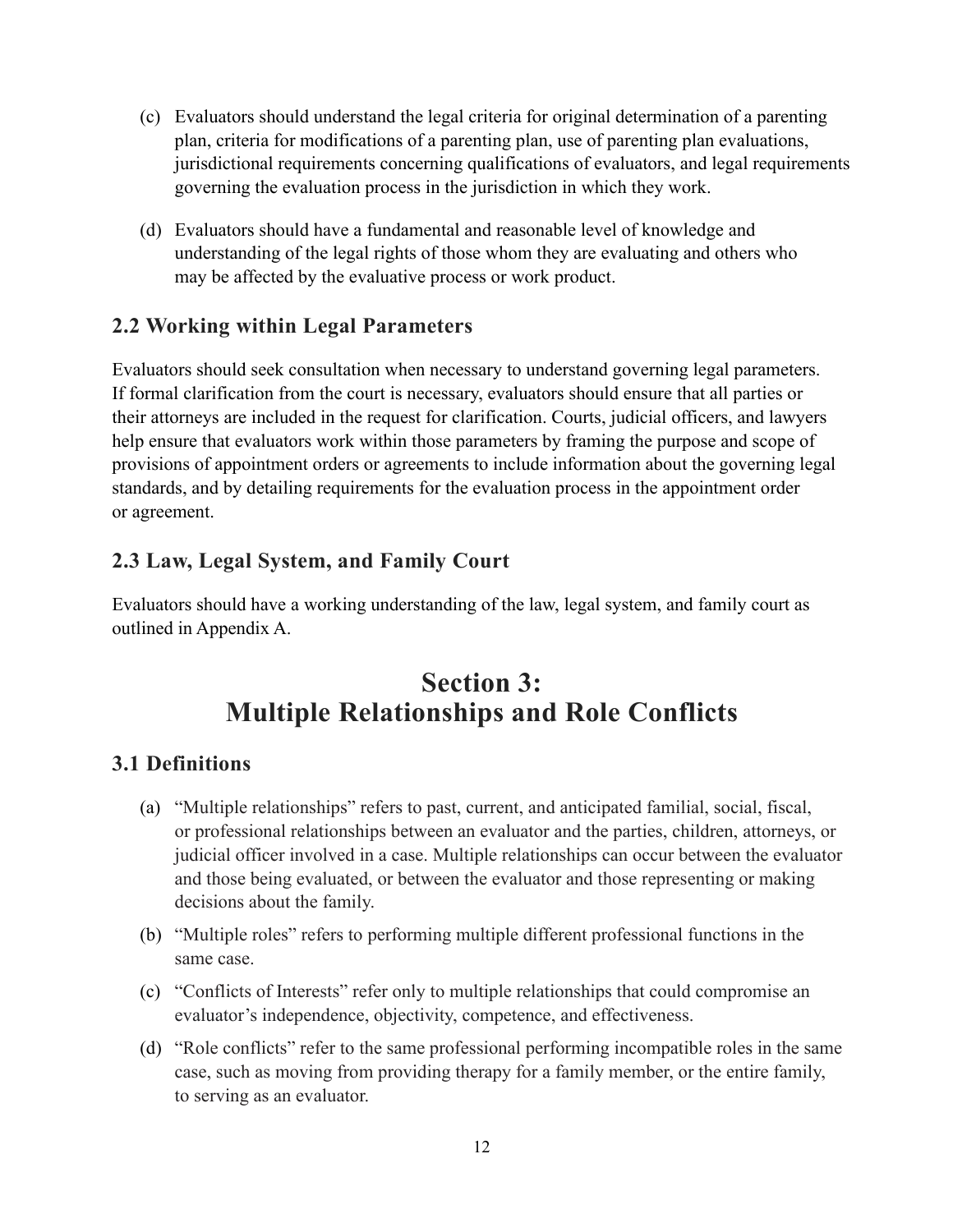#### **3.2 Avoiding Multiple Relationships and Roles**

- (a) Evaluator independence, objectivity, competence, and effectiveness may be compromised when they currently have, have had, or expect to have another relationship with those involved in the litigation. Evaluators should be attentive to, and carefully assess the potential for those roles to impair their ability to be sufficiently impartial. Some additional roles may be judged, after careful consideration, to be unlikely to impair impartiality or to be unavoidable. Evaluators should decline cases where there is a significant conflict of interest arising from multiple relationships.
- (b) In some geographic areas, particularly rural areas, evaluators may be unable to avoid multiple roles due to a shortage of qualified professionals. When avoiding multiple relationships is not feasible, evaluators should be alert to the ways in which their independence, objectivity, competence, and effectiveness may be affected. Evaluators should consider that, in most situations, they have the right to refuse to be involved in an evaluation when multiple roles are involved.

#### **3.3 Disclosures of Potential Conflicts of Interests or Role Conflicts**

- (a) Evaluators should disclose any role conflicts or potential role conflicts with the parties, attorneys or judicial officers involved in the proceeding prior to beginning the evaluation or as soon as the role conflict arises. Relationships between an evaluator and the parties, children, attorneys, and judicial officers are relevant when the nature of the relationship has the potential to be viewed as compromising the evaluator's impartiality and objectivity.
- (b) Prior to accepting an appointment involving multiple relationships, evaluators should provide a reasonably detailed written disclosure of current, prior, or anticipated relationships and obtain a written waiver of specific potential conflicts of interests or role shifts before proceeding. Disclosures should be made before the evaluation begins. If conflicts arise during the evaluation, the evaluator should immediately disclose them to the parties and their attorneys.

#### **3.4 Avoidance of Therapeutic Intervention During Evaluation**

Evaluators should refrain from offering therapeutic advice or intervention during an evaluation until the analyses have been completed, unless there is credible risk of imminent physical or emotional harm to the parties, children, or others involved in the evaluative process.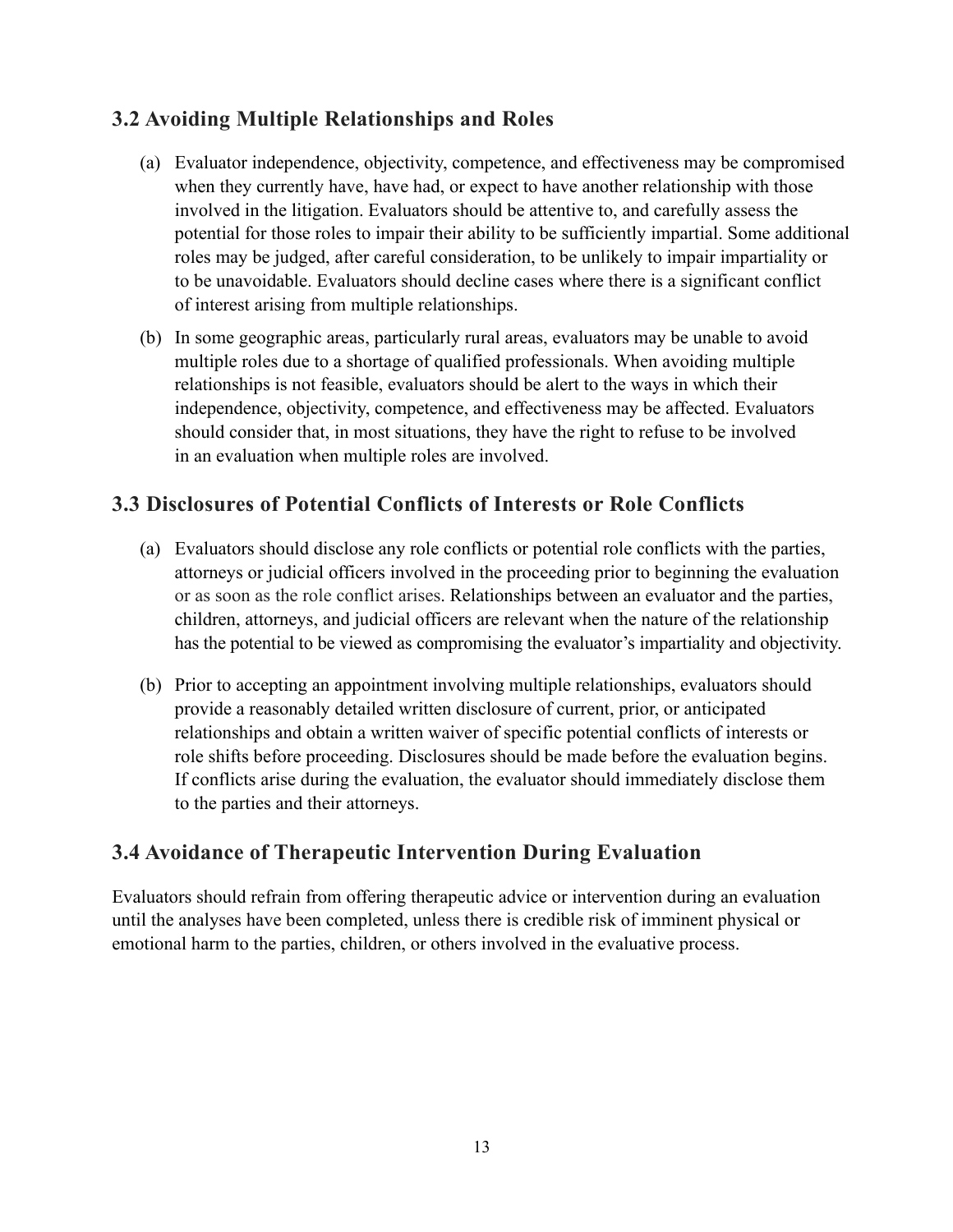## **Section 4: Communication Between Evaluators, Parties, Attorneys, and Courts**

#### **4.1 Appointment Orders and Agreements**

- (a) Evaluations should begin with a written court order appointing an identified professional as the evaluator in jurisdictions where such orders may be obtained. Where an appointment order is not feasible, evaluations should begin with a written agreement jointly engaging the evaluator.
- (b) The appointment order should designate the name of the evaluator as the court's neutral expert. It should define the court's expectations and the obligations of the evaluator, parties, and attorneys, including the purpose and scope of the evaluation, and use of the evaluator's report, records, and testimony.
- (c) Evaluators should not begin substantive work until they have received a valid appointment order or engagement agreement.
- (d) Evaluators should seek clarification when the appointment order is not specific enough or when a modification is necessary due to the presence of directives with which the evaluator cannot comply, such as an order to simultaneously evaluate and treat.

#### **4.2 Written Information to the Parties and Attorneys**

- (a) Evaluators should provide detailed written information to the parties and their attorneys concerning evaluator policies, procedures, and fees. Evaluators should recognize that the existence of a court order does not eliminate this responsibility. Evaluators should ensure that the content of the written information is consistent with the appointment order. Information should be written in plain language and provided in the parties' native language if not English-speaking, if possible, or through an interpreter.
- (b) The written information should specify the intended uses of information obtained during the evaluation, to whom the evaluator will release their report and records, and the process by which the report and the evaluator's records will be released.
- (c) This written information should be provided to the parties and to their attorneys in advance of the first scheduled session so that the parties may obtain advice of counsel and be able to examine the written information in an unhurried manner and in an atmosphere free of potentially coercive influences. When the parties are not represented by counsel, the written information should be given to them prior to initially meeting each party.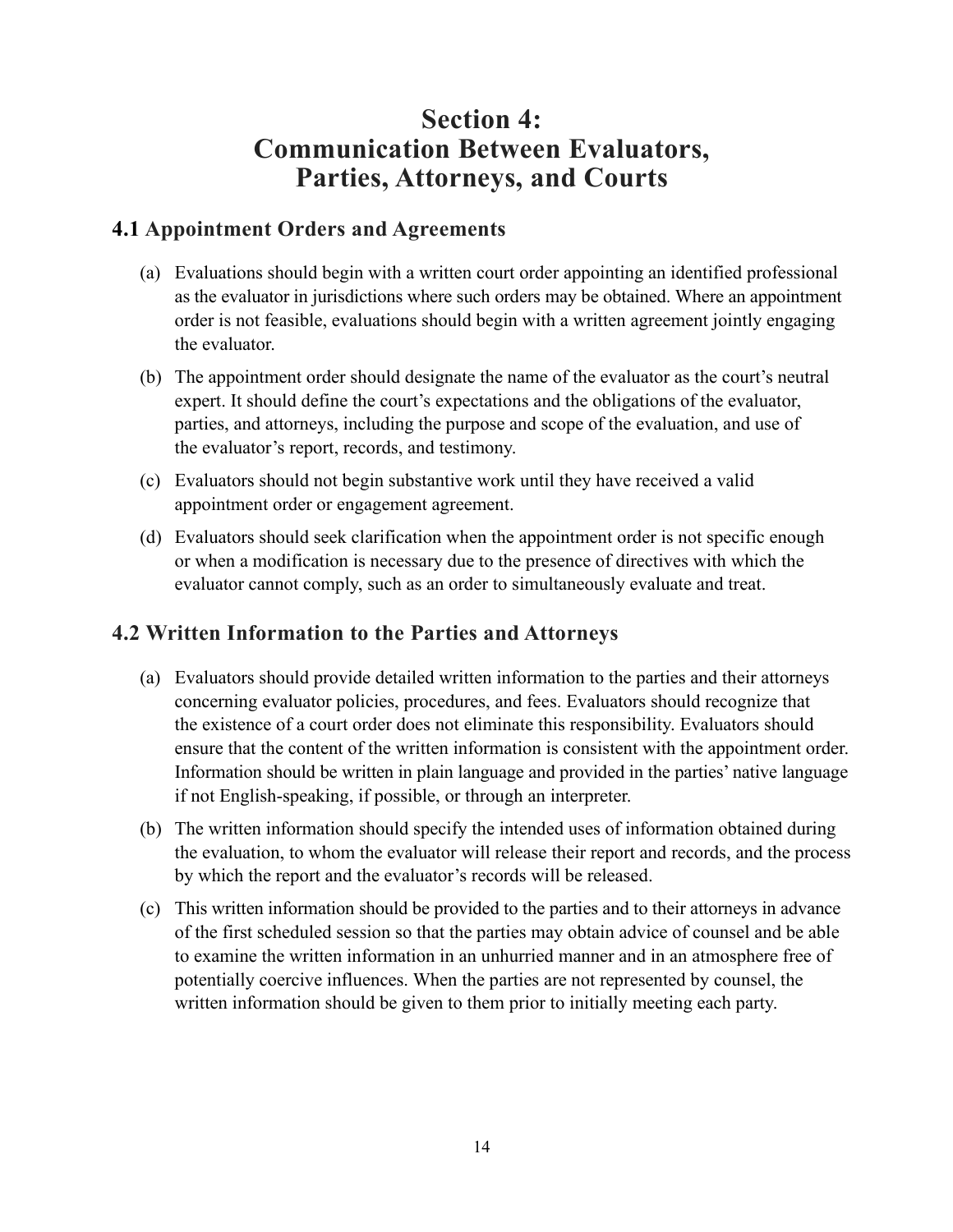#### **4.3 Reviewing of Policies and Procedures**

- (a) At the first meeting with each of the parties, evaluators should review key elements of the appointment order, their policies, and procedures, respond to any questions, and seek assurance that the policies and procedures are understood.
- (b) Evaluators should inform children of the limits of confidentiality using language that is developmentally appropriate.

#### **4.4 Ex Parte and One-sided Communications**

- (a) Ex parte communication refers to communication between an evaluator and a judicial officer without including the parties or their attorneys in the communication.
- (b) Evaluators should refrain from ex parte communication with the court unless the appointment order or local rules contain provisions for emergency ex parte communication with the court, such as to request an emergency hearing.
- (c) Evaluators and attorneys representing the parties should avoid one-sided communication about the substance of a case unless a circumstance arises involving the imminent safety of the parties or children and contemporaneous involvement of all attorneys is not feasible.
- (d) If an attorney initiates one-sided communication with an evaluator, the evaluator should take all reasonable steps to limit the communication to administrative or procedural matters and avoid discussion of any substantive issues. Evaluators should inform the attorney for the other party of the one-sided communication as soon as it is reasonably possible to do so in writing.
- (e) Evaluators should memorialize any one-sided communications in their record.
- (f) Evaluators should adhere to local rules or court orders with respect to one-sided communication with attorneys and others representing children or their interests.

#### **4.5 Interim Recommendations**

- (a) An interim recommendation is any recommendation made by an evaluator to the parties, attorneys, or the court during an evaluation.
- (b) To maintain objectivity, evaluators should refrain from offering interim recommendations, and decline requests from the parties, attorneys, and the court to make interim recommendations, except as follows:
	- (1) the evaluator deems it necessary to recommend or refer to services to ensure the emotional or physical safety of the parties or the children; and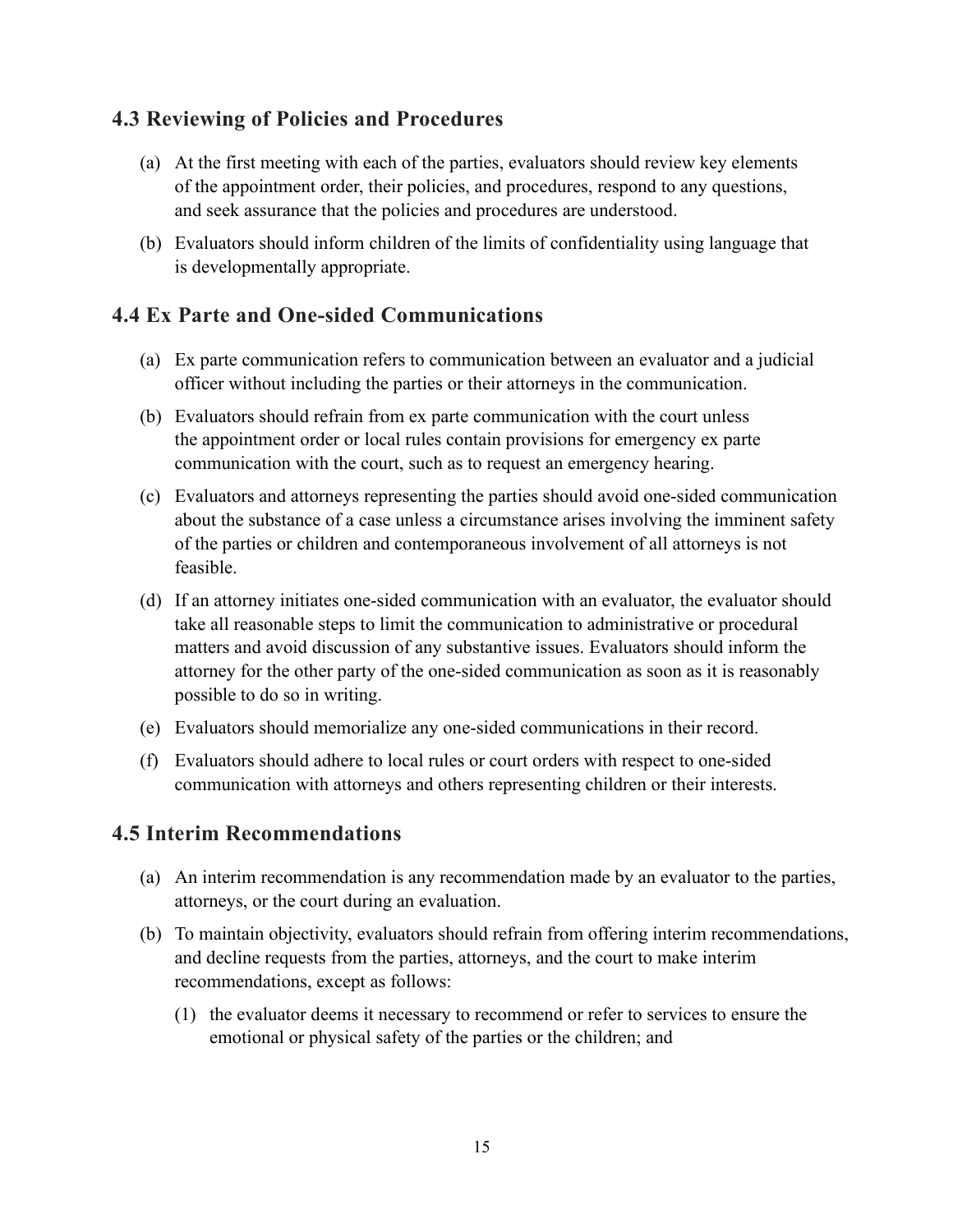- (2) the evaluator determines the evaluation needs to be postponed for reasons such as to allow time for an intervention or specialized assessment to occur, or to allow time for the immediate impact of an unexpected significant event to pass.
- (c) When an interim recommendation is made, evaluators should inform the parties, the attorneys, and the court as soon as it is safe and reasonably possible to do so. Evaluators provide an explanation of their reasons for providing the recommendation and possible consequences on the evaluation procedures and evaluator's objectivity.
- (d) In lieu of an interim recommendation, evaluators may provide descriptive information about a child, parent, or family functioning to assist the court in making decisions during an evaluation.
- (e) Evaluators should refrain from negotiating settlements with the parties or their attorneys unless an evaluation model has been formally agreed upon or ordered prior to beginning the evaluation that includes a settlement component.

## **Section 5: Record-keeping and Release of Records**

#### **5.1 The Record**

- (a) The term "record" includes, but is not limited to:
	- (1) reports, letters, affidavits, and declarations;
	- (2) notes, recordings, and transcriptions that were created before, during, or after interactions with persons in connection with the evaluation;
	- (3) fully or partially completed assessment instruments;
	- (4) scored and unscored raw test data, scoring reports, and interpretations;
	- (5) billing, expense, and income records pertaining to the services provided;
	- (6) physical or electronic print, film, photocopy, tape, audio, video, or photographic records; and
	- (7) all other notes, records, copies, and communications in any form that were created, received, or sent in connection with the evaluation.
- (b) Records may be stored electronically and do not have to be maintained as a hard copy or in its original state.
- (c) Evaluators should not make separate files meant for their own review and not available for inspection by those with the legal authority to inspect or possess copies of their records. Any notes made by the evaluator are part of the record and should be made available to those legally entitled to them.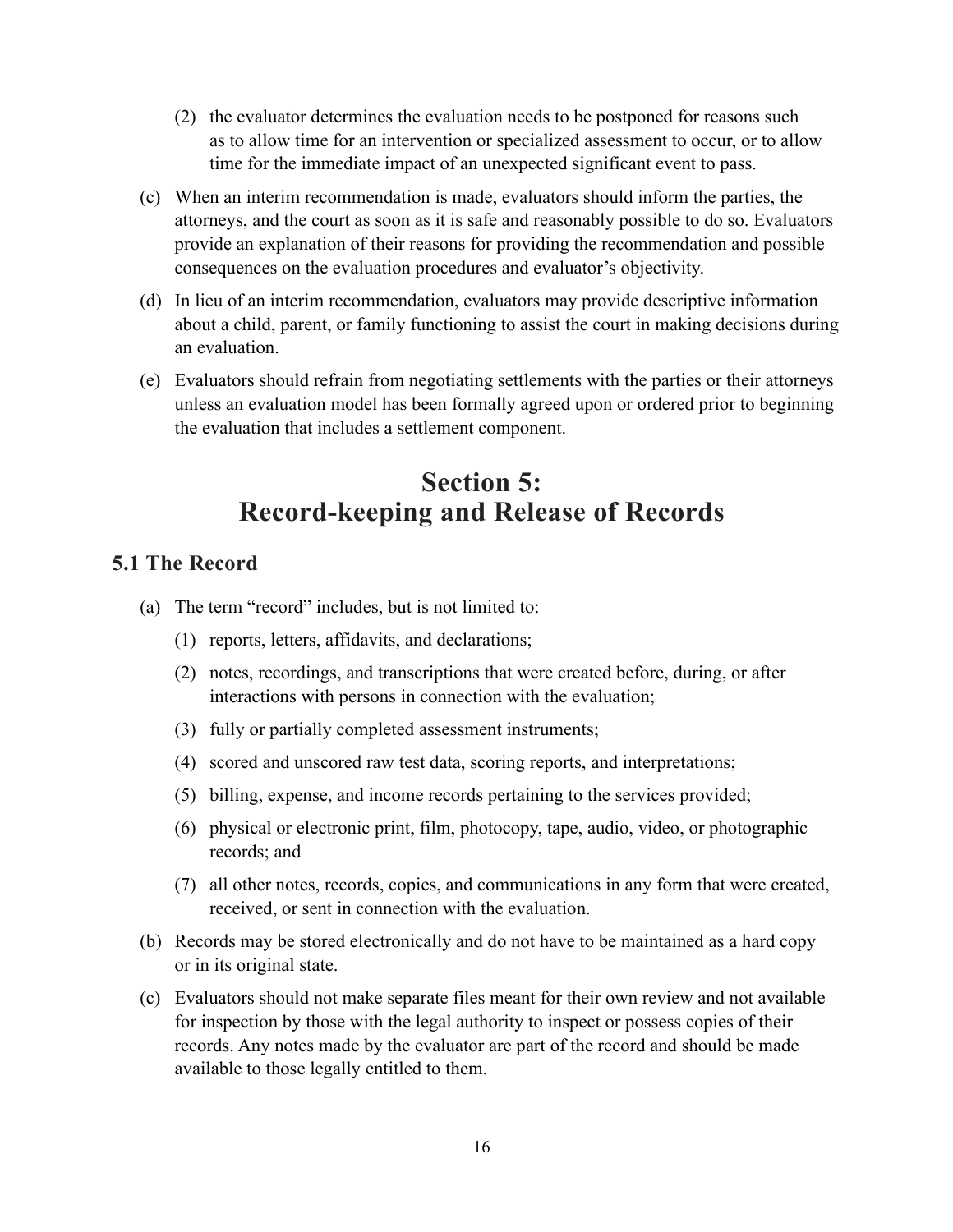#### **5.2 Record-keeping Obligations**

- (a) Evaluators should create, maintain, and retain records in a manner that is consistent with their jurisdictional laws, rules, and regulations and safeguard privacy, confidentiality, and legal privilege.
- (b) Evaluators should take reasonable care to prevent the loss or destruction of their records.
- (c) Evaluators should expeditiously note all aspects of the evaluation in their records and record their notes legibly and in reasonable detail. Evaluators should consider the potential advantages and disadvantages of recording their interviews with parties, children, and collaterals.
- (d) Evaluators should retain copies of information or items submitted during the evaluation.
- (e) Evaluators should store records in a manner that makes prompt production possible.
- (f) Evaluators should have knowledge of their jurisdiction's regulations regarding record destruction. It is recommended that evaluators retain records at least until the youngest child has reached the age of majority.
- $(g)$  If the policies of private agencies and evaluators conflict with the requirements of law, rules of the court, directives from the court, or rules set by regulatory bodies, the role of private agency policies are subordinate.

#### **5.3 Release of Records**

- (a) Evaluators should have knowledge of the most recent and applicable judicial decisions on the release of test materials and respond to requests for test materials in a manner that is consistent with those decisions.
- (b) To maintain the security of tests administered during the evaluation, before releasing materials, an evaluator may need to seek an order for confidentiality, protective order, or other jurisdictionally based order that prevents the dissemination of test materials outside of the immediate case while allowing for proper examination of the information within the immediate ligation.

## **Section 6: Data Gathering**

#### **6.1 Gathering Relevant Information**

(a) Evaluators should determine what information to gather based upon the issues and questions identified in the appointment order, factors defined by jurisdictional statutes and case law, and factors extrapolated from peer-reviewed published literature that are pertinent to the purpose of the evaluation.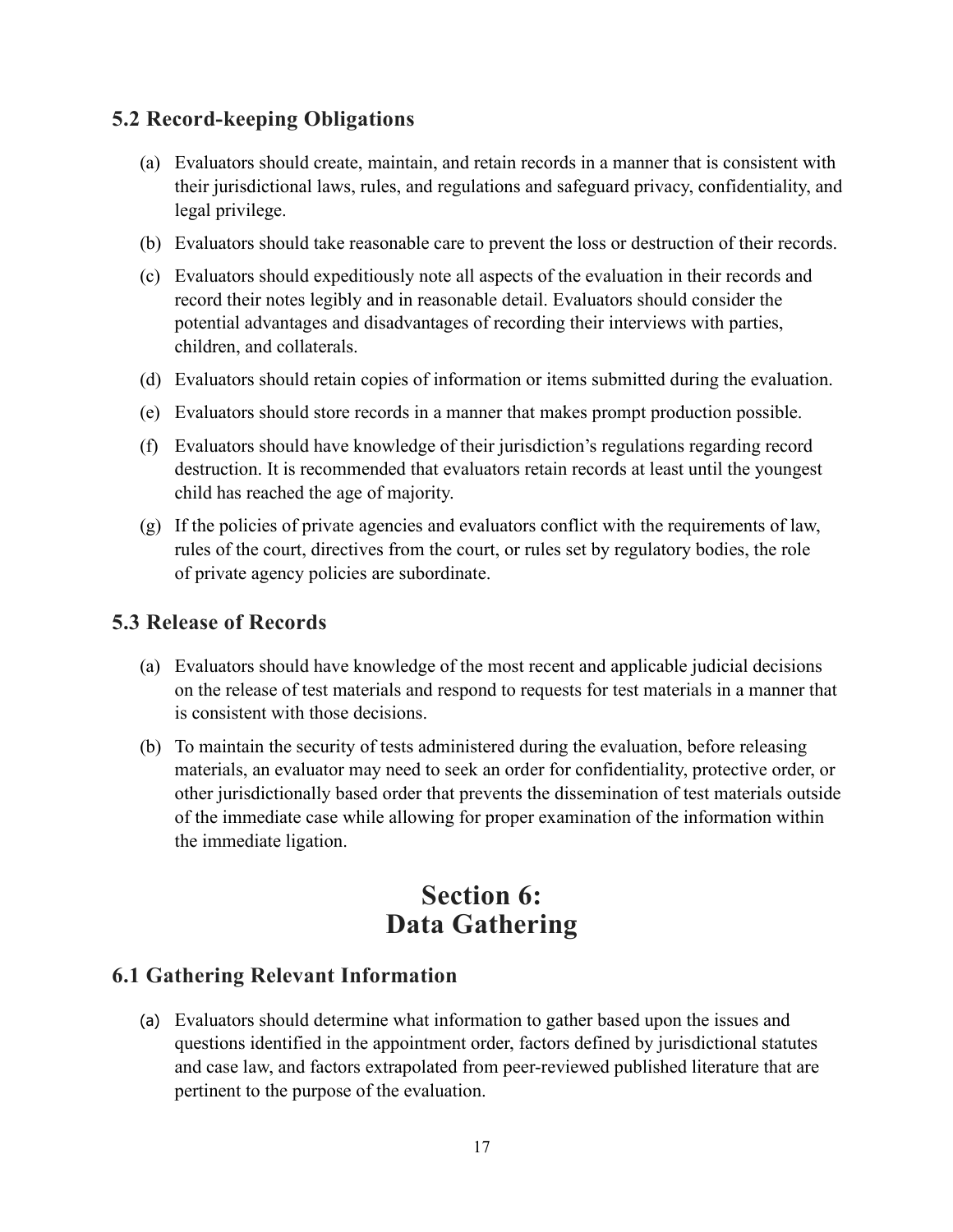- (b) Evaluators should be aware of jurisdictionally relevant requirements for evaluations and able to articulate the pertinent factors from professional literature that played a role in the information-gathering process.
- (c) Evaluators should gather sufficient information to weigh multiple plausible explanations regarding the central issues in the evaluation and provide an adequate foundation for their opinions.

#### **6.2 Commitment to Competent Methods**

- (a) Evaluators should use methods that are likely to yield accurate, objective, balanced, and independent data, and should be able to articulate the reasons for the methods they use.
- (b) Evaluators should strive to limit their activities and contacts to the minimum necessary to meet the goal of gathering sufficient and reliable information to address the purpose of the evaluation.

#### **6.3 Multiple, Diverse, Reliable, and Valid Methods**

- (a) Evaluators should use multiple and diverse methods of data gathering to tap divergent sources of information to facilitate the exploration of multiple plausible explanations regarding the central issues in the evaluation.
- (b) When gathering information, evaluators should be mindful that increasing the number of instruments, or number and length of interviews, does not necessarily yield more reliable and valid information. This is particularly true when instruments are of questionable reliability or validity, and when interviews do not focus on relevant and useful information.

#### **6.4 Methodological Balance**

- (a) Evaluators should use a balanced process to enhance objectivity and equity. Interviewing procedures, assessment instruments, and evaluative criteria should be substantively similar for all parties; however, when greater exploration of an issue is necessary with one of the parties, a difference in time and procedures may be justified. Evaluators should always be mindful of the potential biasing influence of spending more time with one party than the other or using different procedures with the parties.
- (b) Evaluators should ensure that significant issues and allegations raised by one party are brought to the attention of the other party or parties and they are given the opportunity to respond so the evaluator has balanced information about the issue.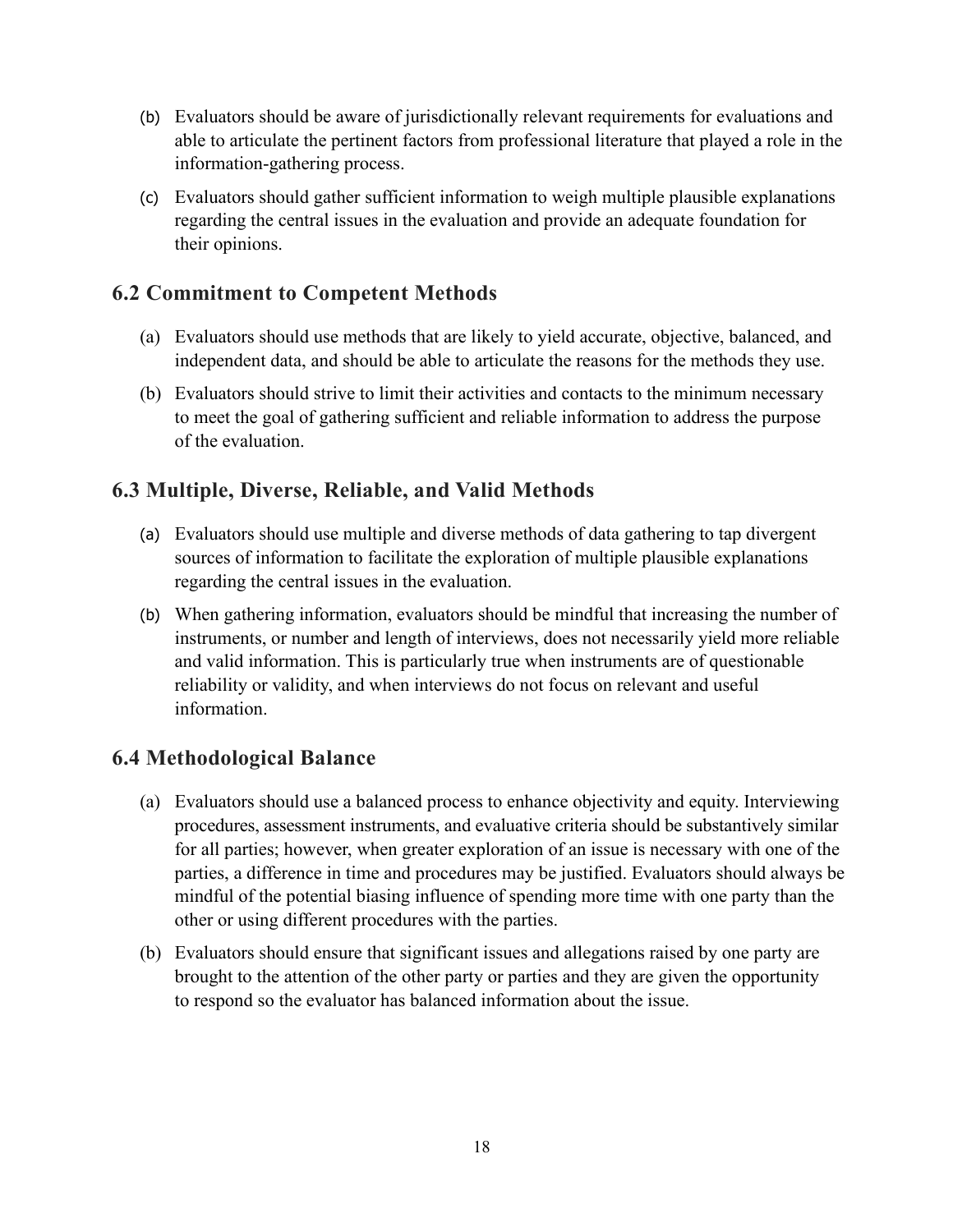#### **6.5 Evaluation of all Adults in Parenting Roles**

- (a) Evaluators should seek the voluntary participation of any adult who performs a parental caregiving role, even if the individual is not a party to the case, such as stepparents and significant others. This includes adults living in, or expected to be living in, the home with the children and performing ongoing care of the children.
- (b) This section is not intended to apply to nannies, daycare providers, or other employed caregivers, who may be important collateral sources of information, but not subject to evaluation.
- (c) Evaluators should conduct forensic interviews and assessments of adults in a culturally sensitive and trauma-informed manner.
- (d) Evaluators should clearly articulate the limitations of their data and opinions when nonparties decline participation.
- (e) When an appointment order specifies the individuals to be evaluated but does not include individuals the evaluator believes are appropriate to evaluate, evaluators may:
	- (1) seek the court's authorization to evaluate the additional individuals;
	- (2) seek the consent of the nonparties to be evaluated;
	- (3) decline the appointment;
	- (4) clearly articulate the limitations of their data and opinions in light of being unable to evaluate the individuals.

#### **6.6 Evaluation of Children**

- (a) Evaluators should interview children in a developmentally appropriate, culturally sensitive, trauma-informed manner using empirically informed interview techniques. If an evaluator chooses not to interview a child, the evaluator should explain the reason for this decision in the report.
- (b) Evaluators should interview all children who reside in the home, including stepsiblings, half-siblings, foster siblings, or other children, if appropriate given the issues under evaluation.
- (c) Evaluators should obtain written authorization to interview children who are not subjects of the evaluation prior to conducting the interviews.
- (d) In their reports and testimony, evaluators should describe the factors that influenced the weight that was given to the child's input and expressed wishes, including, but not limited to the child's developmental stage, emotional and cognitive maturity, independence, temperament, impact of trauma, experiences, cultural considerations, and role in family dynamics.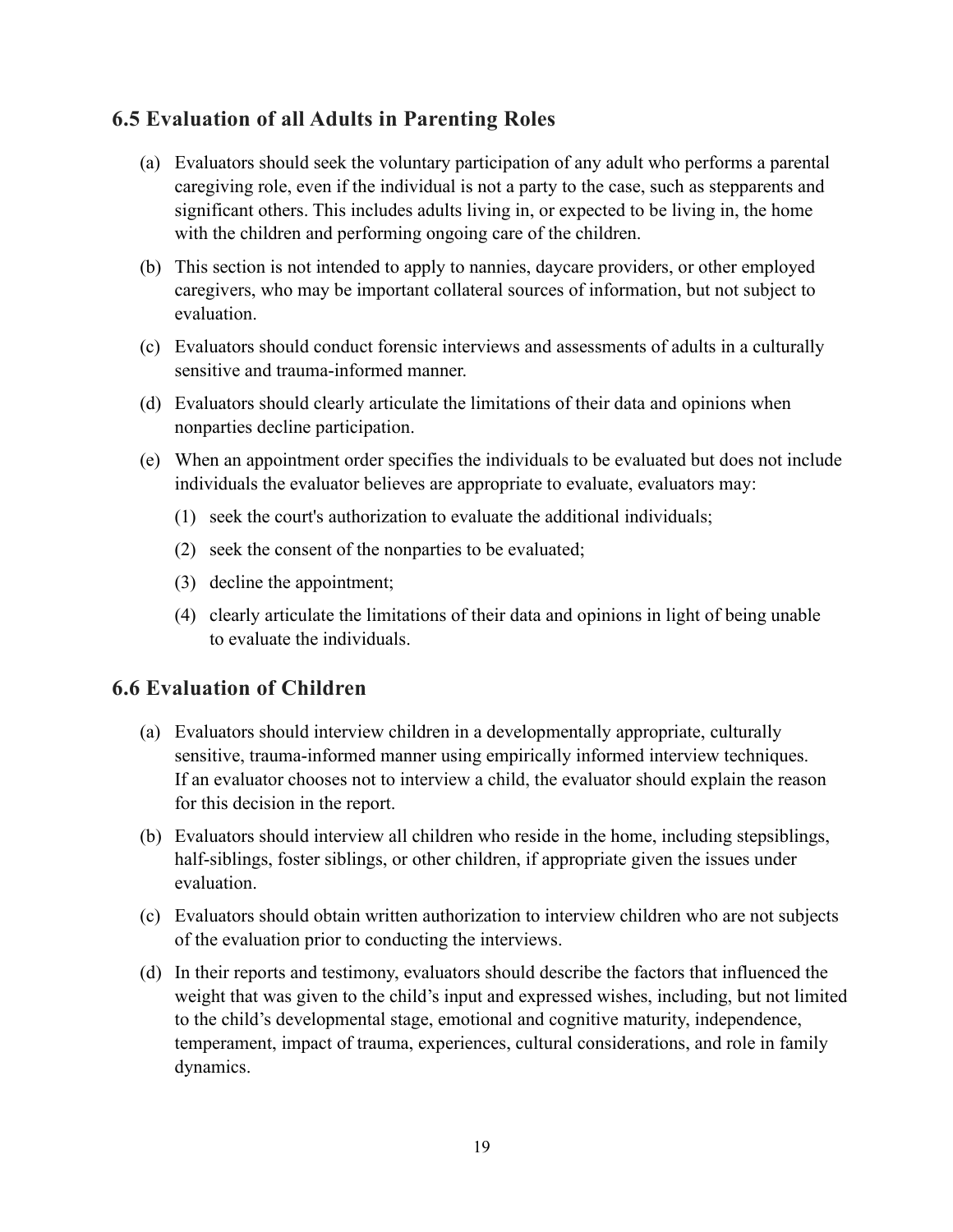#### **6.7 Evaluation of Relationships**

- (a) Evaluators should assess and describe:
	- (1) the relationships between each child and all adults living in a residence with the child and performing a parental caretaking role;
	- (2) the nature of the co-parenting relationship between the parents;
	- (3) sibling relationships; and
	- (4) children's relationships with extended family members and significant others.
- (b) Evaluators should gather data sufficient to reach an adequate understanding of cultural issues in families that are relevant to the assessment of relationships.

## **Section 7: Interviewing of Children**

#### **7.1 Competence in Forensic Child Interviewing**

- (a) Evaluators should have knowledge of evidence-informed forensic child interview procedures and be able to articulate the evidence-informed strategies they used to elicit information from the child, such as the use of free recall methods.
- (b) Evaluators should have knowledge of the numerous factors that can affect the reliability and validity of children's statements, such as the effects of various forms of questions, multiple interviews, repeated questions, the presence of others.
- (c) Evaluators should be skilled in conducting culturally sensitive and trauma-informed interviews with children.

#### **7.2 Structuring of Child Interviews**

- (a) Evaluators should recognize that the purpose of interviews with children is to gather information from the child about the nature and quality of a child's relationships, life and family experiences, perspectives on family issues, wishes, and preferences;
- (b) Evaluators should plan and structure interviews with their purpose in mind, and consider the child's age, developmental stage, language abilities, culture, any disabilities, and any known traumatic or adverse experiences;
- (c) Evaluators should inform children in a developmentally appropriate manner of the purpose of the interview and that what they say is not confidential.
- (d) Evaluators should strive to gather sufficient information to be able to consider a range of hypotheses about the issues central to the evaluation.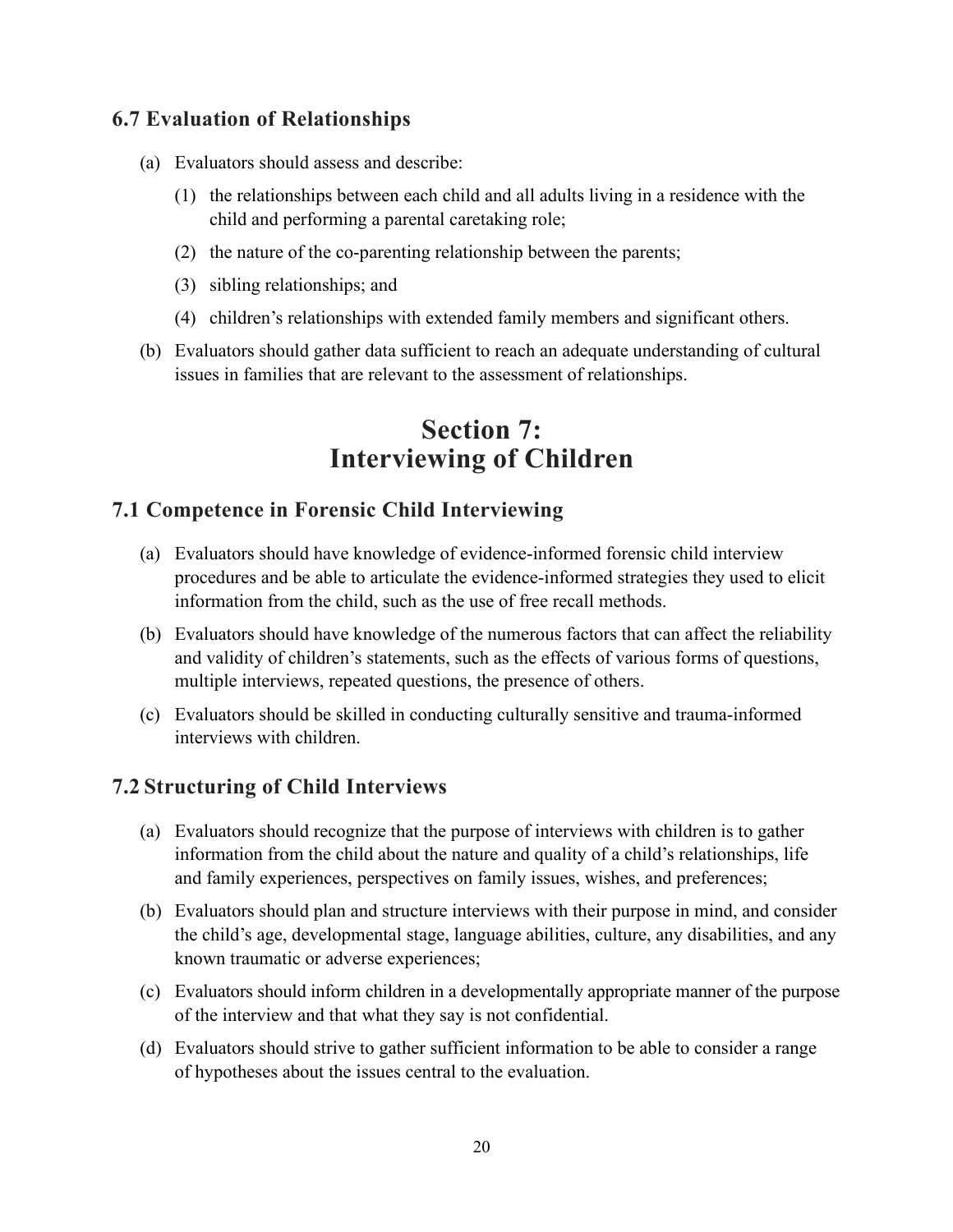## **Section 8: Observational-Interactional Assessment**

#### **8.1 Conducting Parent-Child Observations**

- (a) Evaluators should observe each parent and their children together, regardless of the child's age, unless doing so creates a significant risk to the child's physical or emotional safety or when such observations are impossible, such as when a parent is incarcerated or otherwise unable to participate in a parent-child interactive session.
- (b) Evaluators should conduct their observations to view samples of interactions between and among the children and their parents and to obtain data reflecting on each parent's skills and ability to respond to the children's needs and manage their behavior. In assessing each parent's skills and abilities and the reciprocal relationship between parent and child, evaluators should be attentive to:
	- (1) signs of reciprocal interaction and attention;
	- (2) parent's communication skills with the child;
	- (3) methods by which parent manages the interaction and influences the child's behavior, thoughts, attitudes, and feelings;
	- (4) parent's demands and expectations relating to developmentally appropriate behavior;
	- (5) the appropriateness of any materials brought to the interactive sessions; and
	- (6) developmental appropriateness of child's language, behaviors, and reactions in the presence of each parent.
- (c) Evaluators should be mindful that their presence and the presence of others in the same physical environment as those being observed may influence the behaviors and interactions that they are observing.
- (d) Evaluators should specifically describe the behavioral interactions between parents and children and differentiate their impressions and opinions from their observations.
- (e) When parent-child observations have not been conducted based on risk to the child, or when conducting such observations are impossible, evaluators should clearly note this in the record and articulate the basis for their decision to not conduct parent-child observations in their report.
- (f) Evaluators should articulate the limitations of their opinions and recommendations when observations of each parent with the children have not been completed.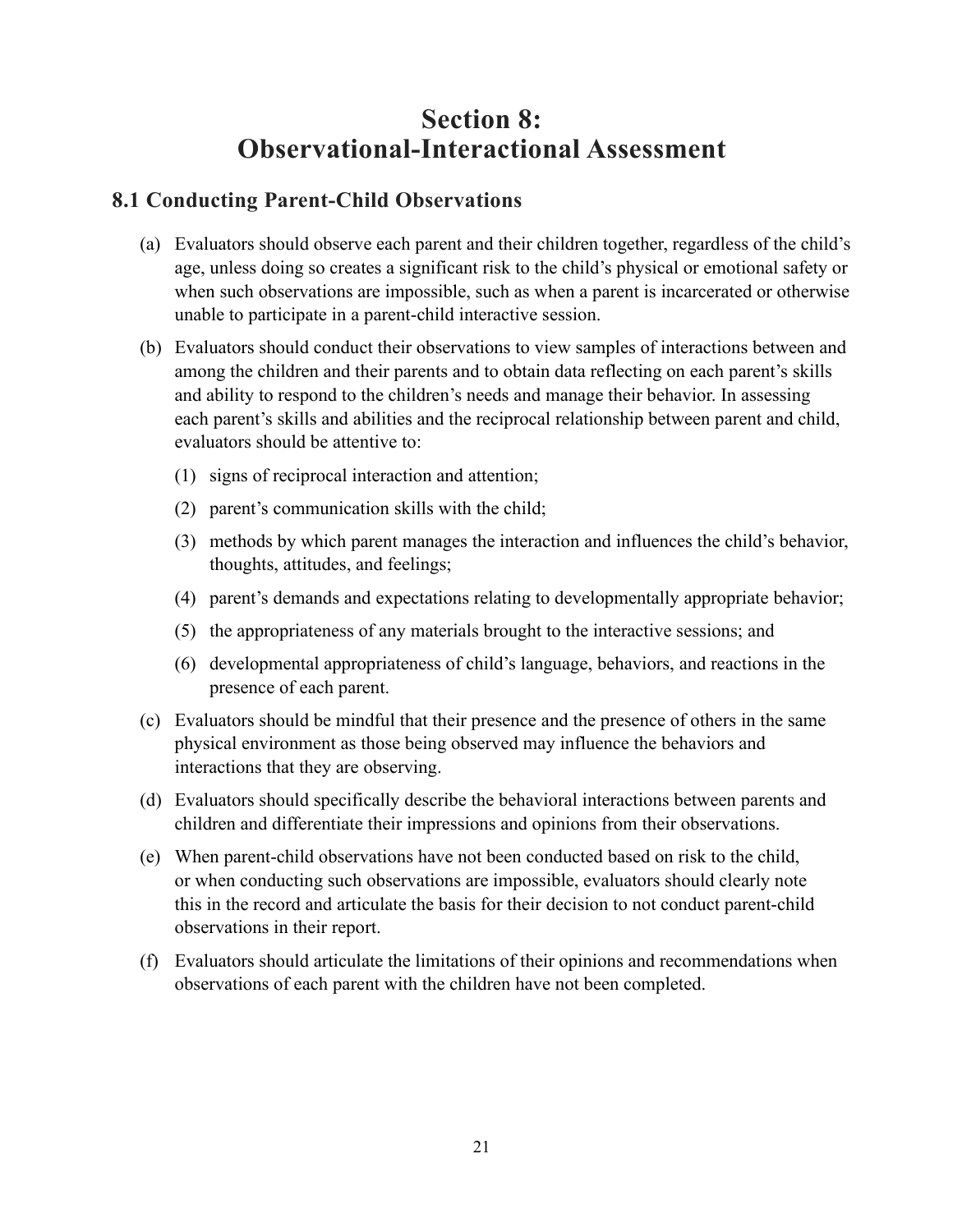#### **8.2 Procedural Issues Regarding Parent-Child Observations**

- (a) Evaluators should give the parties information regarding the purpose of the parent-child observation, the way observational sessions differ from interview sessions, and any guidelines or instructions for the observation before the meeting takes place.
- (b) Evaluators should schedule all observational visits with advance notice to the parents. Unannounced or covert observations, such as use of hidden cameras or microphones, are inappropriately intrusive. This is not intended to apply to unintentional observations such as those that may occur in a waiting room or in public areas in which evaluators and participants may encounter one another.
- (c) Evaluators should create a detailed record of the observation session. If neither audio nor video recording is done and contemporaneous notetaking is difficult, notes should be entered as soon as possible following the session, and the time and date that the notes were made should be recorded in the record.

## **Section 9: Collateral Sources of Information**

#### **9.1 Collateral Sources**

- (a) The term "collateral sources" or "collaterals" refers to individuals or institutions who provide information to the evaluator as part of the evaluation process who are not parties, attorneys, consulting experts in the case, or the court.
- (b) "Collateral materials," sometimes referred to as "ancillary materials," refer to any materials provided by the parties or attorneys as supporting documentation.

#### **9.2 Quality and Relevance of Collateral Information**

- (a) Evaluators should use their best efforts to gather relevant, reliable, and valid information from collaterals to aid in exploring multiple hypotheses under consideration.
- (b) Decisions regarding the management of submissions from parties or attorneys can be challenging. Evaluators should develop a policy addressing such submissions and should include a description of that policy in the information furnished before evaluations are undertaken.
- (c) Evaluators should be knowledgeable about jurisdictional laws, case law, rules, and regulations concerning the review of child protection records, prior evaluation reports, and exceptions to the release of formerly protected information which may appear in an evaluation report and released as part of record production.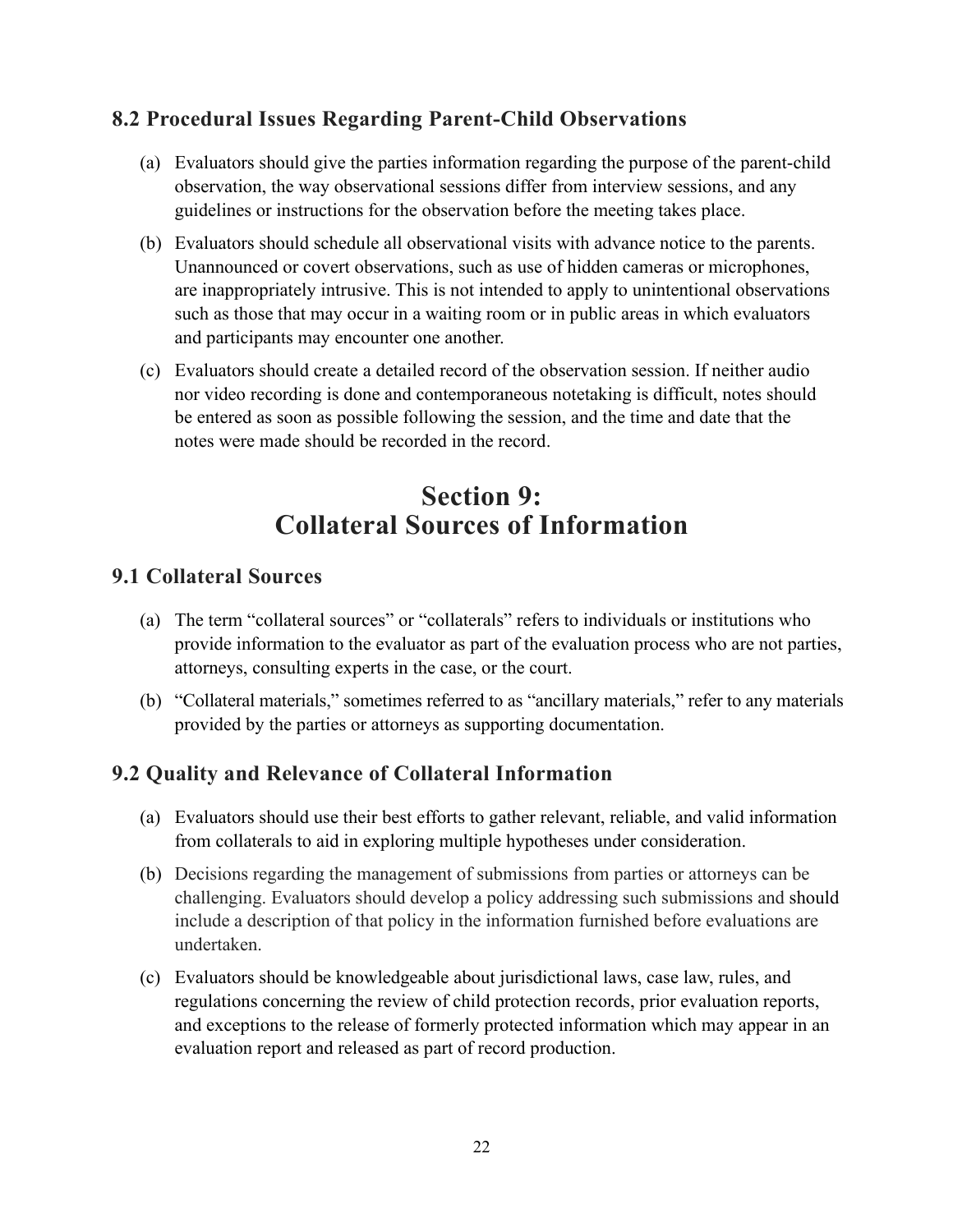- (d) Evaluators should be judicious in determining which confidential records to request and should consider the potential impact of intrusions on privacy, repercussions on the family, and deterrent effects on obtaining mental health care.
- (e) Evaluators should consider collaterals' relationships with and allegiance to the parties when assessing the accuracy and reliability of the information they provide and should be prepared to explain their opinions concerning the accuracy and reliability of the information.
- (f) Evaluators should recognize that collaterals may have relevant information about issues central to the evaluation but not be willing to disclose it. When collaterals decline to provide information, evaluators should note it in the record, including any reasons given by the collateral for declining to participate or answer questions.
- (g) When important sources of collateral information are not available, evaluators should make this known to the court in their report.

#### **9.3 Communication with Collaterals**

- (a) Evaluators should inform the parties of whom they will be contacting for collateral information and obtain written authorization from the parties when necessary for the release of protected information.
- (b) Evaluators should inform collateral sources in writing of the general purpose of the evaluation, how information they provide will be used, and that the information discussed between the collateral source and the evaluator is not confidential.

## **Section 10: Use of Formal Assessment Instruments**

#### **10.1 Deciding to Use Formal Assessment Instruments**

- (a) The term "formal assessment instruments" includes tests that are scored using a standardized process as well as structured procedures and instruments that are scored using non-standardized procedures. It does not refer to assessment procedures and datagathering techniques that are not scored.
- (b) Evaluators should recognize that the use of formal assessment instruments is within their discretion and is not always necessary in a particular evaluation.
- (c) When evaluators are qualified to use formal assessment instruments and elect not to do so, they should recognize that they might need to articulate the basis of that decision.
- (d) Evaluators should recognize that data received from standardized formal assessment instruments have known reliability and validity statistics. Unstandardized formal assessment instruments lack the power of those statistics and provide a different type of information that may be less reliable.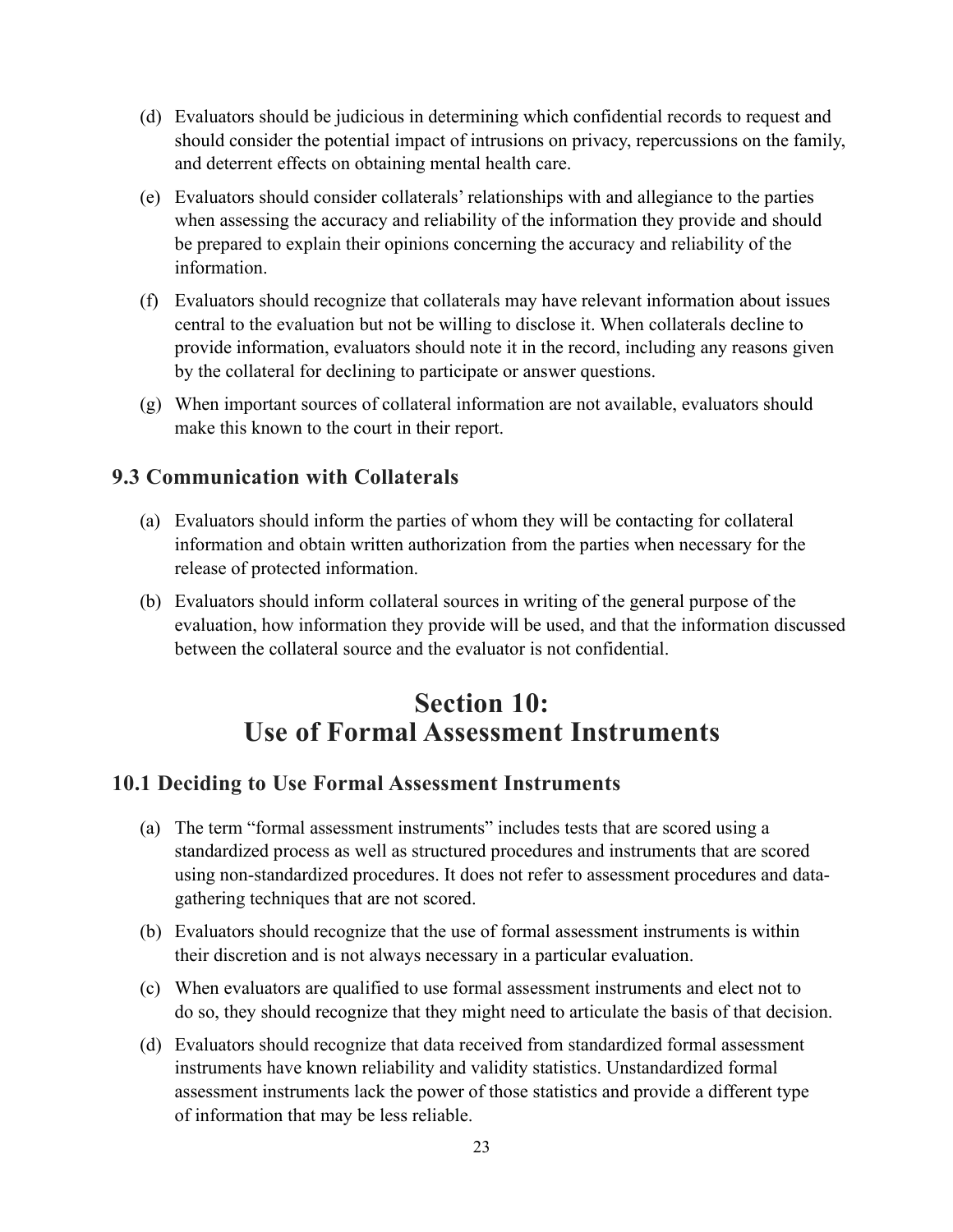#### **10.2 Evaluator Background and Qualifications**

- (a) Evaluators should be trained and experienced in the selection and administration of formal assessment instruments. Additionally, evaluators should have sufficient knowledge to independently interpret test data and to integrate test data with other information gathered.
- (b) If use of formal assessment instruments is deemed advisable, and if the evaluator does not have sufficient education, training, and expertise to use the appropriate formal assessment instruments, the evaluator should refer the administration and scoring of the formal assessment instruments to an expert who has sufficient training and experience, including education and training in the interpretation of formal assessment instruments within a forensic context.

#### **10.3 Selection and Use of Formal Assessment Instruments**

- (a) Evaluators should be prepared to articulate the bases for selecting the specific formal assessment instruments they use and the limitations of those instruments. Whenever possible, evaluators should use instruments that have been normed on child custody litigants or for which there are comparison group data. Likewise, evaluators should use instruments that are normed on the race/ethnicity group and language of each party, or on an appropriate representative sample, whenever possible.
- (b) Evaluators should use formal assessment instruments in accordance with the instructions and guidance contained in the manuals that accompany the instruments. When using formal assessment instruments, evaluators should not make substantial changes in format, mode of administration, instructions, language, or content because violations of standard administration procedures can invalidate results. When such changes have been made, evaluators should articulate the rationale for having made such changes.
- (c) Evaluators should be mindful of the potential impact that cultural and language diversity may have on test performance and results and be prepared to explain the possible impact. Evaluators should also recognize that disabilities may not directly impair parenting but may impact test results.
- (d) Evaluators should recognize that formal assessment instruments carry an aura of precision that may be misleading. For this reason, evaluators should not assign greater weight to data from formal assessment instruments than is warranted, particularly when their opinions have been formulated on some other bases.

#### **10.4 Inclusion in Reports of Data from Previous Reports**

Evaluators should consider including formal assessment data from previous evaluations in their reports. In doing so, evaluators should examine how current the data are, the qualifications of the previous evaluator, the context of the previous evaluation, and the importance of examining the raw data.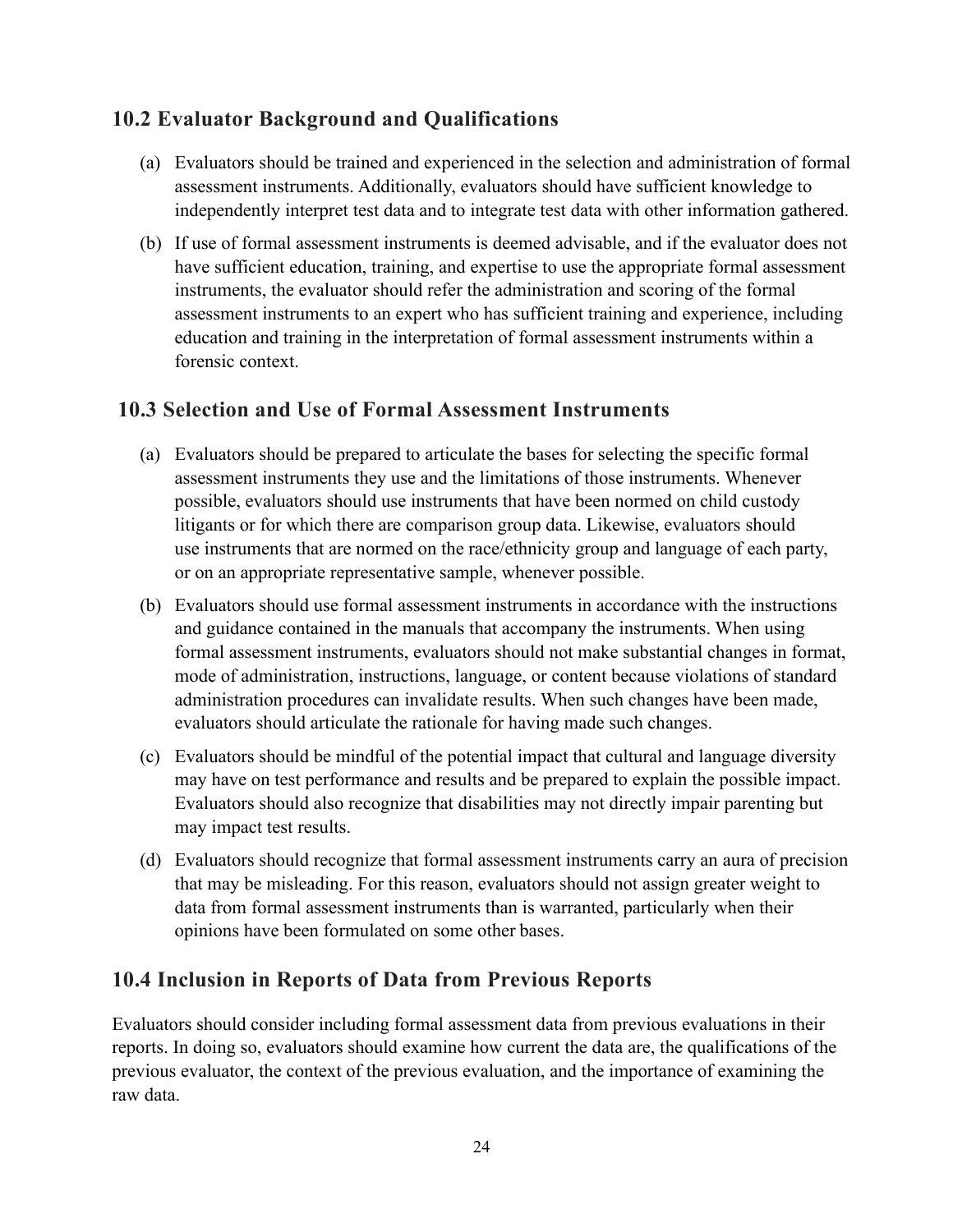#### **10.5 Use of Computer-Generated Interpretive Reports**

Evaluators should exercise caution in the use of computer-based interpretations and prescriptive texts. Statements from computer-generated reports should be clearly identified as such in reports and records. Evaluators should consider how interpretative statements are derived, and whether that method creates reports that are empirically reliable enough for a forensic context*.*

## **Section 11: Presentation and Interpretation of Data**

#### **11.1 Presentation of Information and Opinions**

- (a) In reports and when offering testimony, evaluators should strive to be accurate, objective, fair, and independent, and avoid presenting information in a manner that may be misleading. Evaluators should include in their reports a listing of every contact, date, and duration of contact with individuals involved in the evaluation. Evaluators should specify the sources of information collected during the evaluation and relied upon in formulating their opinions.
- (b) Evaluators should refrain from offering opinions regarding parenting plans when they have not evaluated all of the parties, including the children.
- (c) Evaluators should expressly link the data presented in the report to their analysis of the issues being evaluated.
- (d) Evaluators should strive to rely on the best available peer-reviewed literature and research when interpreting data and formulating their opinions. Evaluators should provide citations for specific literature to which they refer in their reports and should be prepared to discuss any such research to which they refer, its quality and limitations, and its relevance to the individual family, as well as literature that offers differing perspectives, and why they chose to rely on one set of data over another.
- (e) Evaluators should recognize that use of diagnostic labels to describe the functioning of the parties can divert attention from the focus on their abilities and capabilities as parents. For these reasons, evaluators are cautious when using diagnostic terms, and should provide behavioral descriptions of any significant personality characteristics they note that bear upon the issues before the court.
- (f) When proposing different parenting time schedules or arrangements for siblings, evaluators should clearly articulate the advantages and disadvantages of each proposed plan.
- (g) Evaluators should not include information in their reports that is not relevant to the issues before the court and that does not provide a substantial basis of support for their opinions. Evaluators should retain all information gathered, comply with lawful requests to produce that information, and be prepared to discuss their reasons for including or not including certain information in their reports.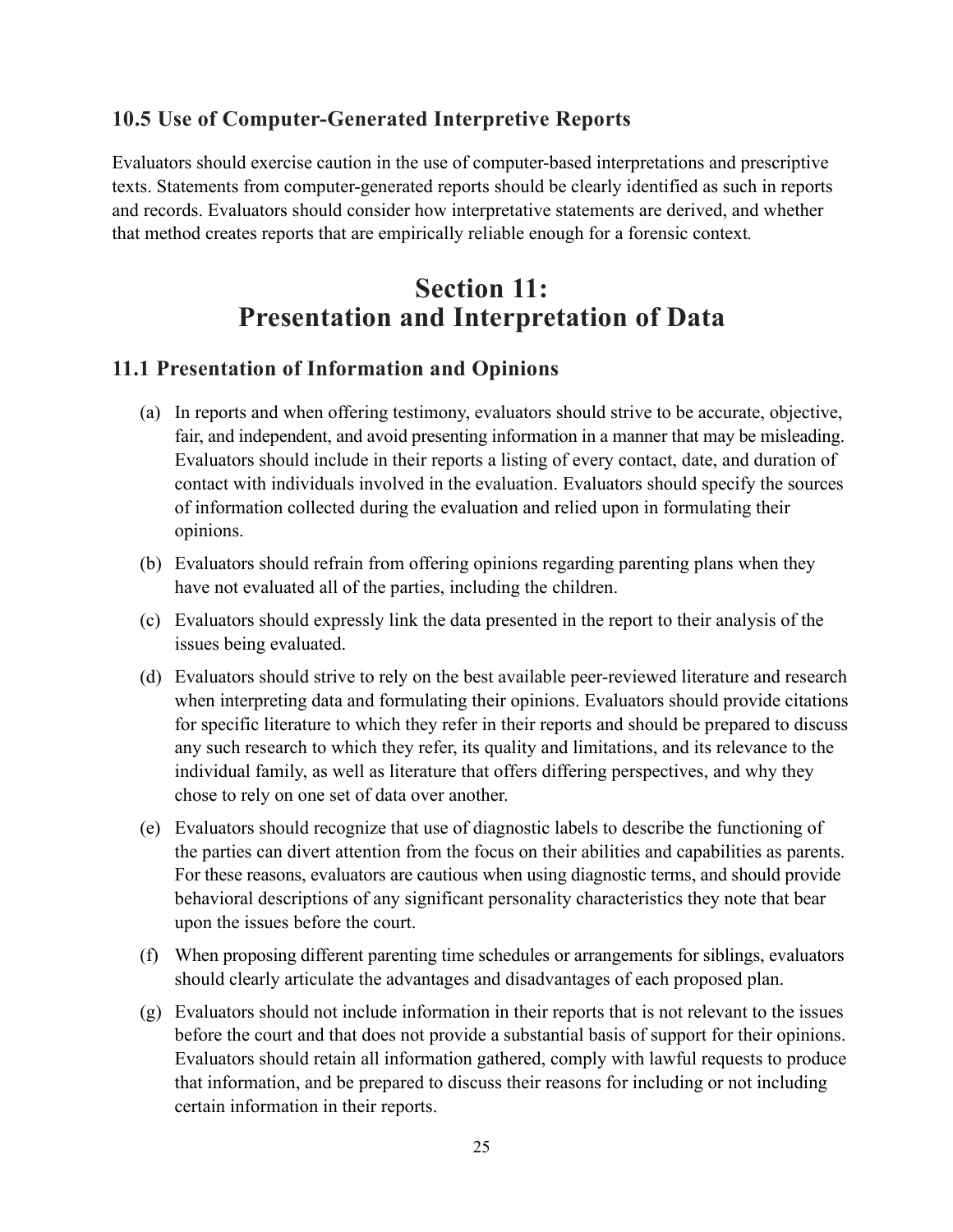- (h) Evaluators should provide an evidence-informed basis for their opinions and be prepared to discuss case information and peer-reviewed literature that led to their opinions. Evaluators should inform the court when a particular psycho-legal question cannot be answered due to an insufficient basis for an opinion.
- (i) Evaluators should disclose in their report when there is known incomplete, unreliable, or missing data, and articulate the implications of this on any opinions offered.

#### **11.2 Articulation of the Bases for Opinions Expressed**

- (a) In reports, evaluators should differentiate information gathered from interviews, observations, and other data from their inferences and opinions.
- (b) In reports, evaluators should explain the relationship between information gathered, their data interpretations, and opinions expressed concerning the issues in dispute. There should be a clear correspondence between the opinions offered and the data contained in both the report and case file.
- (c) Evaluators should only provide opinions that are sufficiently based upon facts or data, reliable principles and methods, and principles and methods that have been applied reliably to the facts of the case.

#### **11.3 Recognition of the Scope of the Court Order**

Evaluators should avoid offering opinions to the court on issues that do not directly follow from the order of appointment or engagement agreement or are not otherwise relevant to the purpose of the evaluation as articulated in the court order or engagement agreement. If new substantive issues arise during the evaluation, the appointment order or engagement agreement should be modified to encompass the additional issues.

#### **11.4 Adequacy of Data**

Evaluators should provide opinions about the behaviors and personality characteristics of a particular individual only when the evaluator has conducted a direct examination of that individual and has obtained sufficient data to form an adequate foundation for the information provided and opinions offered. Evaluators should connect these data to the specific issues guiding the evaluation.

#### **11.5 Identification of Collateral Sources**

Evaluators should list the collateral sources with whom they had contact in their report whether or not the information obtained was utilized in formulating their opinions. When unsuccessful attempts have been made to contact collaterals, those collaterals should be identified, and an appropriate notation made in the report.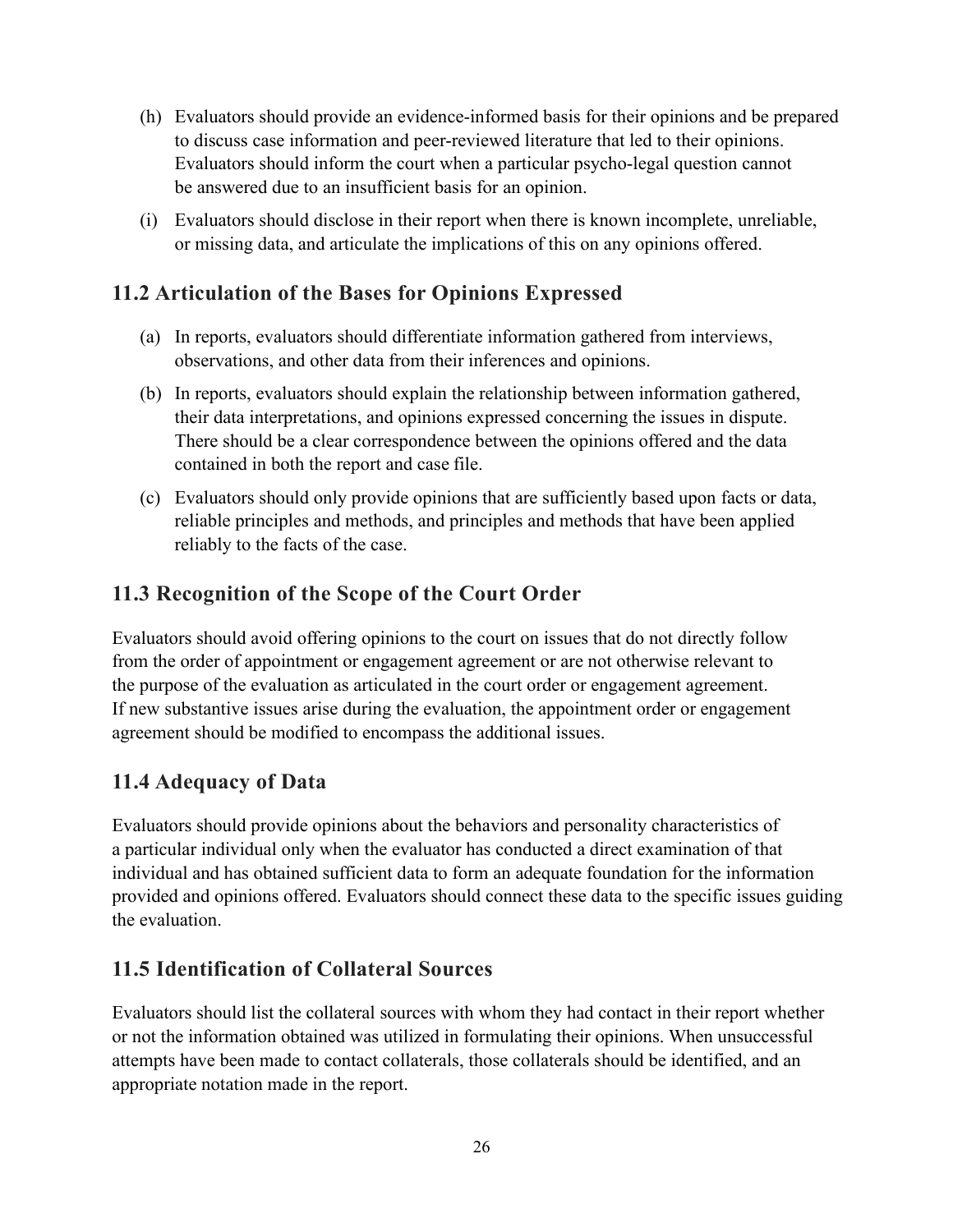#### **11.6 Formulation of Opinions**

Evaluators should explain in their report, or otherwise be prepared to explain, how different sources and types of information were considered in the formation of their opinions.

#### **11.7 Articulation of Limitations**

In reports, or if requested during testimony, evaluators should articulate limitations to the evaluation with respect to methodology, procedure, data collection, and data interpretation. Additionally, evaluators should acknowledge any biases and how those were addressed.

## **Section 12: Approaches Involving Multiple Evaluators**

#### **12.1 Types of Team Evaluations**

Some evaluators work in a setting where multiple individuals work together to complete an evaluation. Examples include:

- (a) training or supervision models in which an experienced evaluator provides supervision, support, or assistance to a less experienced evaluator, or more than one evaluator, as part of formal training or formal peer consultation.
- (b) use of a remote or adjunct evaluator in which there is a primary evaluator, and the additional evaluator conducts a specific component of the evaluation, such as a home visit in a remote area, or a specialty assessment, such as neurological testing or assessment of a special needs condition.
- (c) full team-conducted evaluations with two or more evaluators working together, such as in agencies and educational institutions.

#### **12.2 Evaluator Responsibility**

Evaluators should identify the professionals who have participated in the evaluation in the report. All evaluators involved may be answerable to the court regarding their contribution to the report. A primary or lead professional should be identified to provide substantive accountability for the evaluation.

#### **12.3 Additional Considerations for Evaluators in Training**

- (a) The use of any supervision or training model should be noted in the appointment order or engagement agreement with all trainees and the supervisor named in the order or agreement.
- (b) Evaluators who include a trainee as a non-contributing observer of the evaluation should inform the parties and attorneys, in writing, prior to the trainee's participation.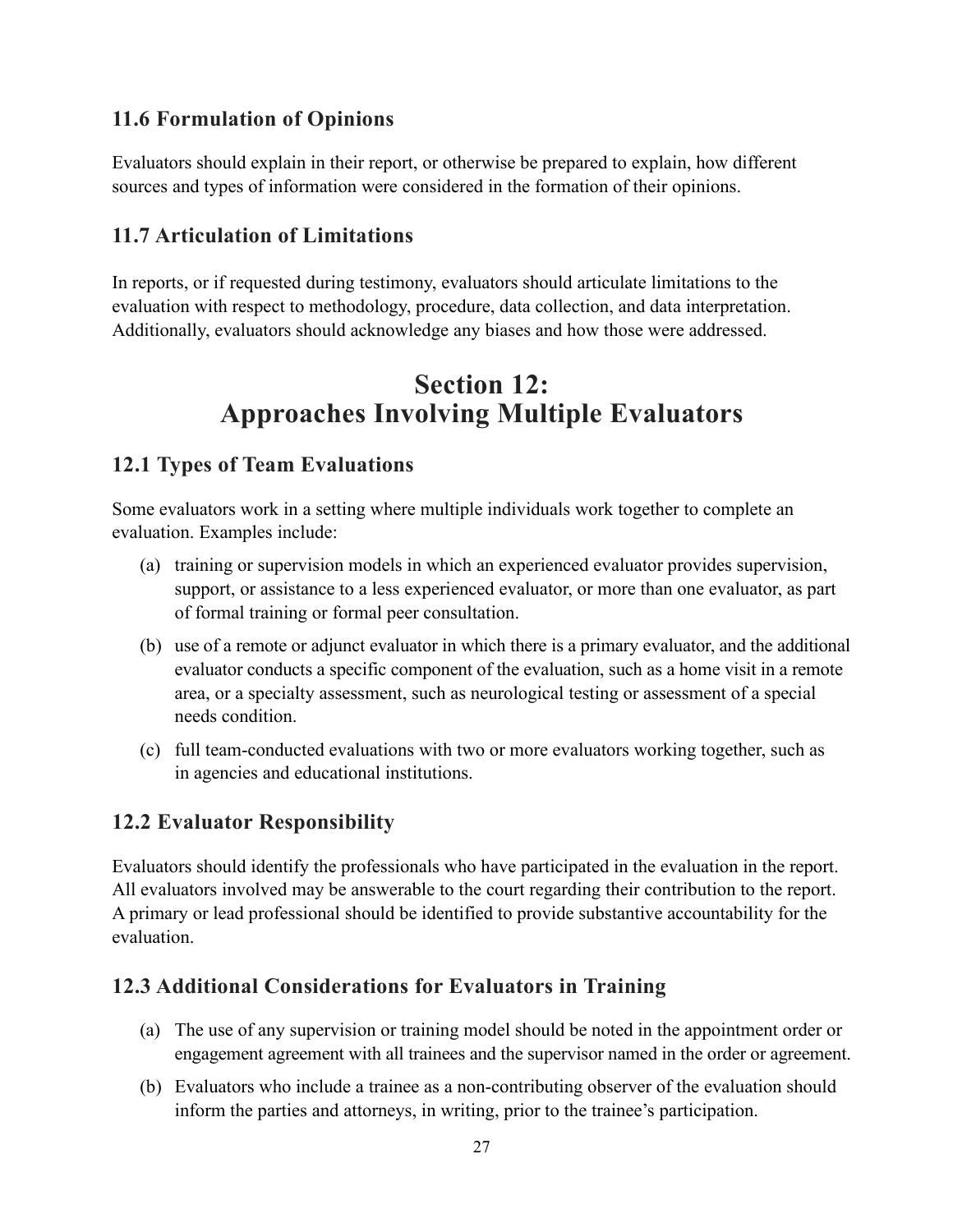- (c) Evaluators providing supervision should provide the parties, attorneys, and the court with a clear written description of the work that the trainee will be conducting, including who will be responsible for the integration of data, final analysis, and opinions expressed in the report.
- (d) Evaluators providing supervision for a trainee should sign the report with both answerable to the court.
- (e) Evaluators-in-training should follow the same guidelines for parenting evaluations as experienced evaluators.

### **Section 13: Virtual Evaluation**

#### **13.1 Use of Technology**

- (a) For reasons including health, cost, convenience, and access to service, evaluators may conduct components of an evaluation, or the entire evaluation, using communication technology.
- (b) Prior to beginning the evaluation, evaluators should inform the attorneys and the parties of any components of the evaluation that will be conducted virtually and obtain either an agreement between the attorneys and parties or an order from the court that virtual methods may be used.
- (c) Evaluators should be competent in the use of communication technology, including knowledge of telehealth practice guidelines, laws, and regulatory rules in their jurisdiction that may be applicable to the use of communication technology in evaluations.
- (d) Evaluators should have access to a secure and stable communication platform and establish a back-up method of communication, such as telephone, in the event the technology fails.
- (e) When technology communication is used, evaluators should use it in a balanced manner with both parties.
- (f) Evaluators should describe their policies and procedures for conducting virtual evaluations in their written information to the parties and attorneys prior to beginning the evaluation. They should include instructional protocols, including technology requirements, any rules and procedures regarding interviews, observations, and formal assessment, as well as any rules and procedures to reasonably ensure privacy and the integrity of the process, such as scanning the room for the presence of others.
- (g) When deciding whether to conduct any or all of an evaluation using communication technology, evaluators consider factors that may negatively affect the parties' ability to participate or the integrity of the process, including, but not limited to: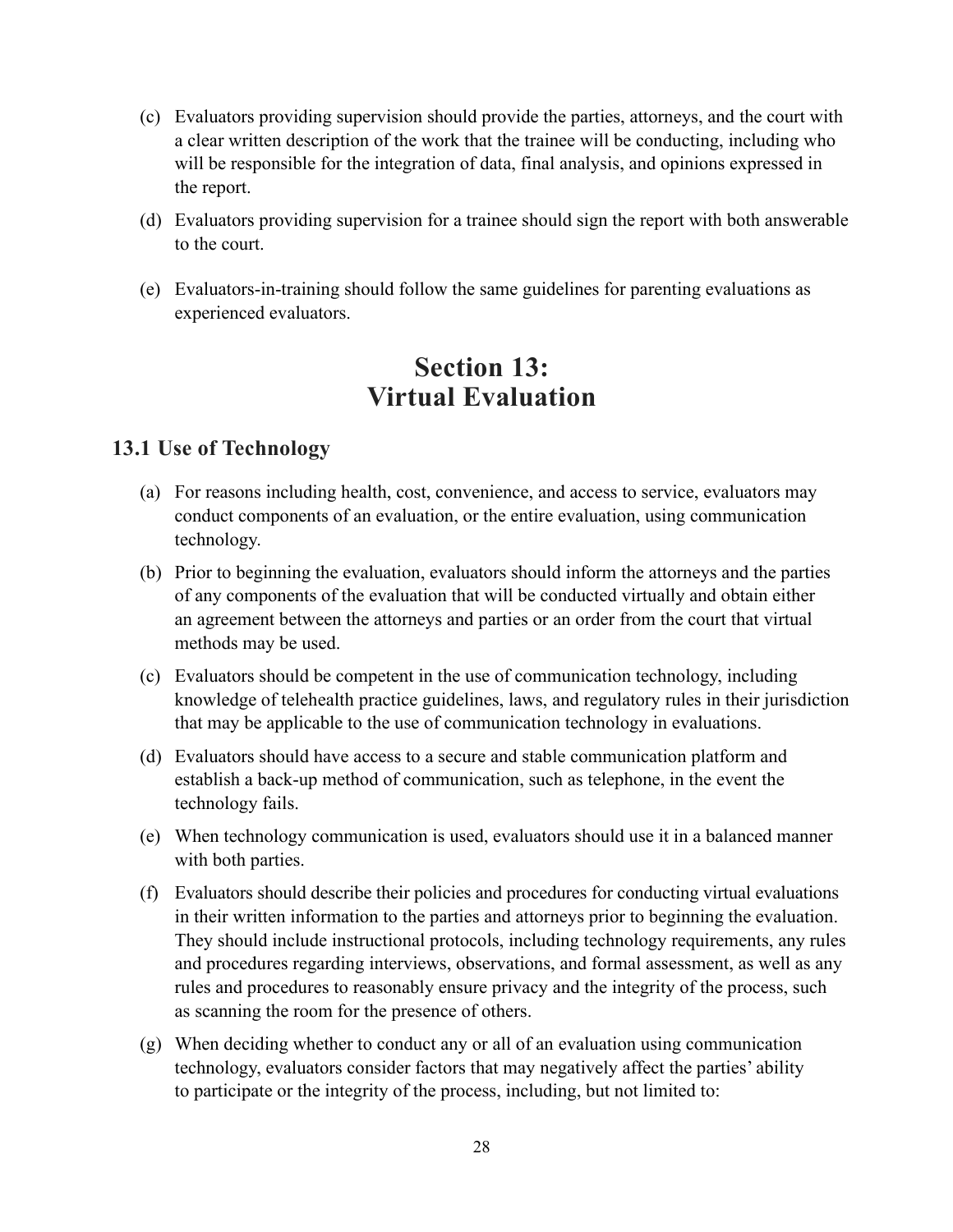- (1) the parties' access, ability, and willingness to use technology;
- (2) potential technology difficulties and interruptions that may significantly compromise the process;
- (3) limitations in maintaining privacy and minimizing influences during interviews;
- (4) limitations in rapport-building and observing behavior during interviews;
- (5) limitations in observing interactions;
- (6) mental health conditions, developmental limitations, or other disability that may significantly affect the process;
- (7) concerns about intimate partner violence, child maltreatment, or substance misuse; and
- (8) evolving research regarding the validity and reliability of remote methods.
- (h) If an evaluator determines that virtual methods are contraindicated after an evaluation has begun, the evaluator should inform the parties, attorneys, and possibly the court, so a new methodology or evaluator can be agreed upon or ordered.

#### **13.2 Virtual Interviews with Children**

- (a) Evaluators should consider the child's age and stage of development when determining if a virtual interview is appropriate.
- (b) Evaluators should establish protocols to assess whether the child is in a private setting, how the child will receive assistance, if needed, and how the interview will be ended if the child's interest wanes or safety has been compromised.

#### **13.3 Reporting Virtual Components**

- (a) In their reports, evaluators should provide a description of any virtual methods used, including a description of any protocols used to reasonably ensure integrity of the process.
- (b) Evaluators should note in their reports where the parties and children were located during virtual interviews and observations.
- (c) Evaluators should note in their reports if any person who was virtually interviewed or observed appeared uncomfortable or behaved in a manner that might suggest the environment was not private and free of influences.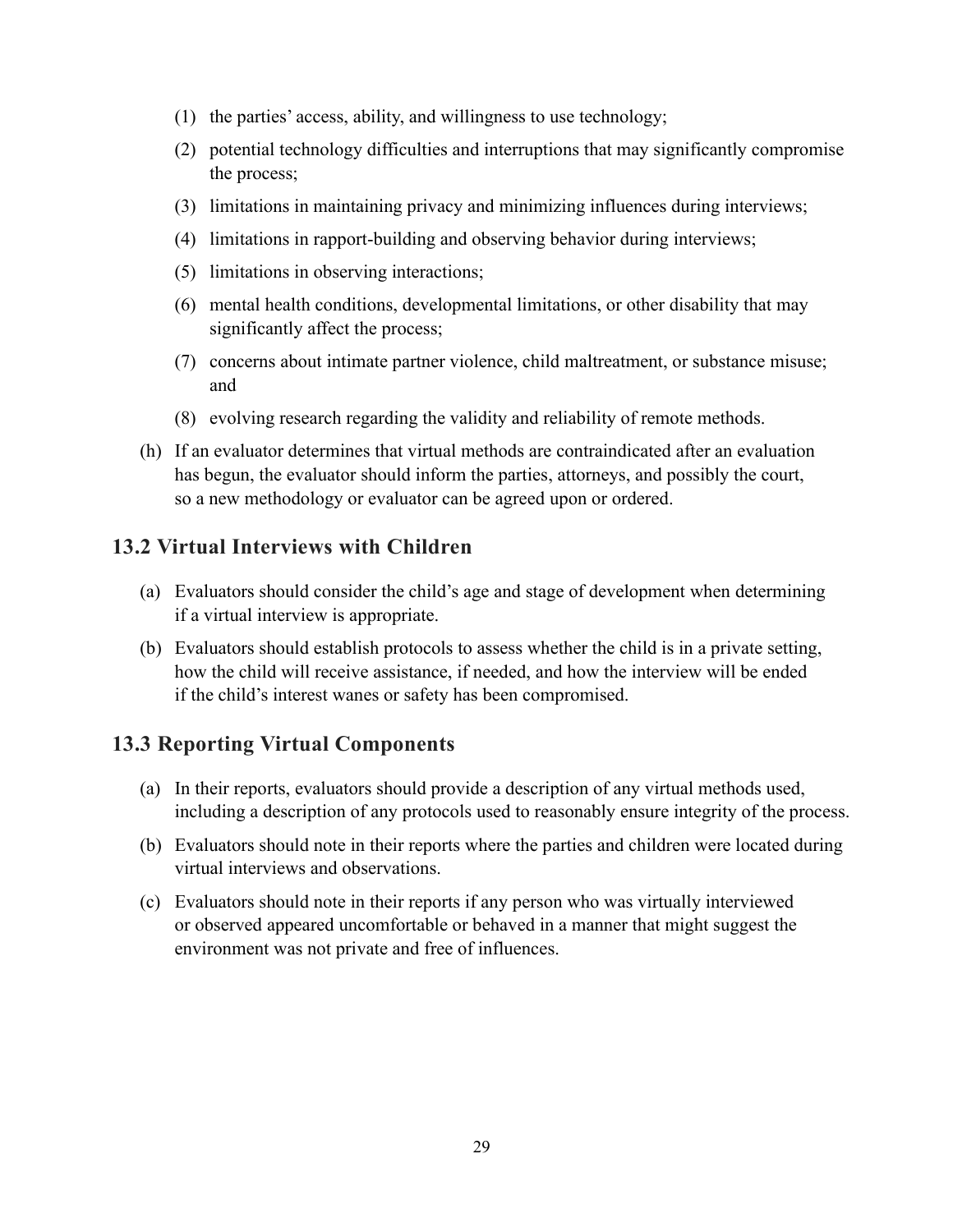## **APPENDIX A: Understanding of the Law, Legal System, and Family Court Setting**

Evaluators are most effective when they possess a working knowledge of the family court setting and the law governing parenting plans. Evaluators can work to develop their understanding of the family court setting by attending continuing education programs (including continuing legal education programs), observing other cases tried in the courts where they work, consulting with legal professionals and more experienced evaluators, supervision, mentorship, reading, and experience. Evaluators can also learn about the family court setting from the information available for self-represented parties that many family courts post on their websites. Legal communities can enhance the competence of evaluators by offering them training in the laws, rules, and practices governing family courts in that jurisdiction.

As they develop a growing working knowledge of the family court setting over their years of practice, evaluators can reduce the risk that their work product is excluded from evidence or given reduced weight. When they are uncertain about the governing law, evaluators should request guidance from the court (with copies of the written request to the parties and their counsel) or consult legal professionals who are not involved in the case.

This appendix (and the accompanying glossary) can help evaluators identify the areas of legal knowledge that will enhance their competence and value working in the family court setting.

#### **I. The Civil Legal System**

Evaluators should develop over time a working understanding of the civil legal system and its operation in each of the jurisdictions within which they work, including:

- A. fundamental principles and operation of the civil legal system, including the role and function of family courts;
- B. sources of governing law (constitutions, statutes, state rules, local rules, key case law);
- C. use of evaluations in developing court orders through negotiation, mediation, and other consensual dispute resolution processes, and by adjudication;
- D. how access to justice is facilitated in the family court setting, especially for selfrepresented parties;
- E. interplay between the laws governing domestic violence and the laws governing child custody determination;
- F. interstate and international child custody jurisdiction; obstacles to interstate and international enforcement; and assessment of abduction risk and abduction-prevention measures;
- G. legal terms of art and legally defined terms in the family court setting (see glossary of legal terms in Appendix B).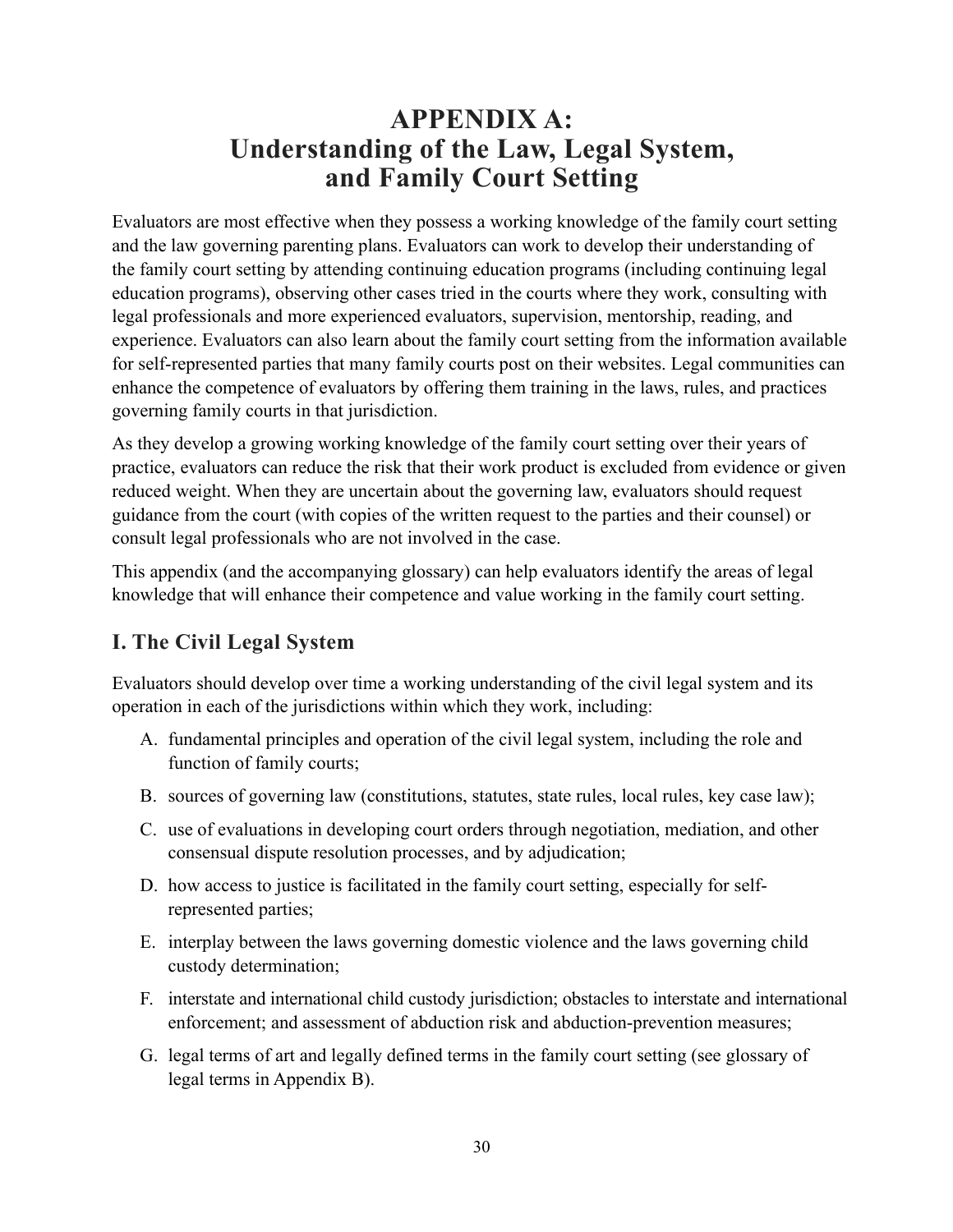#### **II. Legal Standards for the Issues Being Evaluated**

To identify, gather, and analyze relevant data, evaluators should develop a working knowledge of their jurisdiction's legal standards and principles for

- A. burdens of proof governing determination of the issues presented for evaluation;
- B. adoption and modification of temporary and permanent orders governing parenting rights and duties;
- C. the extent to which prior factual findings of courts (for example, findings that an act or pattern of abuse occurred or did not occur) are binding and must be treated as established facts for purposes of the evaluation.

#### **III. Components of Orders Governing Parenting Rights and Duties**

- A. Evaluators should understand the components of parenting plan and related orders, including but not limited to provisions governing:
	- 1. communication and information exchange;
	- 2. allocation of decision-making authority;
	- 3. parenting time schedules;
	- 4. deviation from schedules for holidays, vacations, and special days;
	- 5. geographic restrictions on child's place of residence without further court order (relocation); and
	- 6. educational, therapeutic, and consensual dispute resolution services.
- B. Evaluators should be mindful that their work product may be used both for consensual resolutions and adjudication. Evaluators should also understand the extent to which the parties may have a broader range of choices about those provisions in an agreed-upon order than the law gives courts adjudicating these issues in contested hearings and trials.

#### **IV. Law Governing the Conduct and Use of Child Custody Evaluations**

Evaluators should have a working understanding of the laws, regulations, and best practices in the governing jurisdiction, including:

- A. appointment or engagement of the evaluator and termination of the evaluator's appointment;
- B. conflicts of interest and how the role of the evaluator as a neutral officer of the court differs from other practice roles;
- C. the compulsory nature of court-ordered evaluations;
- D. required, discretionary, and prohibited child custody evaluation procedures and methods;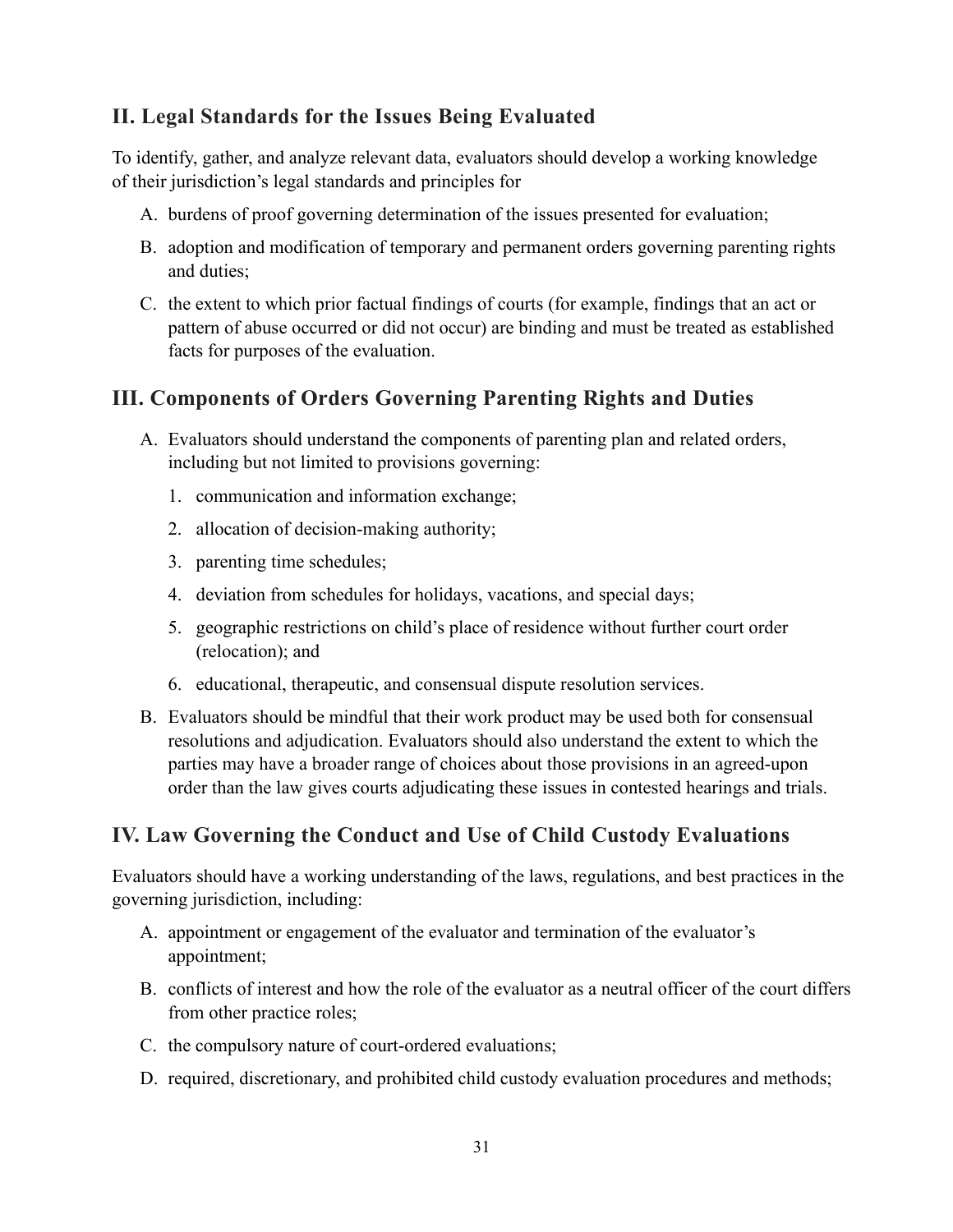- E. privacy/liberty/dignity interests of family members and others participating in evaluations (including confidentiality and privilege);
- F. preconditions for and permissible methods for substance abuse testing;
- G. requirements and expectations for written reports and testimony;
- H. compensation of the evaluator;
- I. court supervision and discipline of court-employed evaluators, and related matters;
- J. general professional ethical and legal standards for evaluators and other mental health professionals;
- K. restrictions on dissemination of reports, testimony, and evaluator records.

#### **V. Procedural Law and Practices in the Jurisdiction's Family Court**

Evaluators should have a working knowledge of family court procedures, policies, and practices as they impact use of the evaluator's work product in adjudication. These include:

- A. requirements for responding to subpoenas or requests for reports, files, and testimony transcripts;
- B. protocols for testifying witnesses;
- C. evidentiary rules governing consideration of reports, and admissibility of written reports;
- D. evaluator duties in discovery proceedings (including records production and evaluator deposition testimony); and
- E. professional etiquette for communications with counsel and the court, for depositions, and for the courtroom.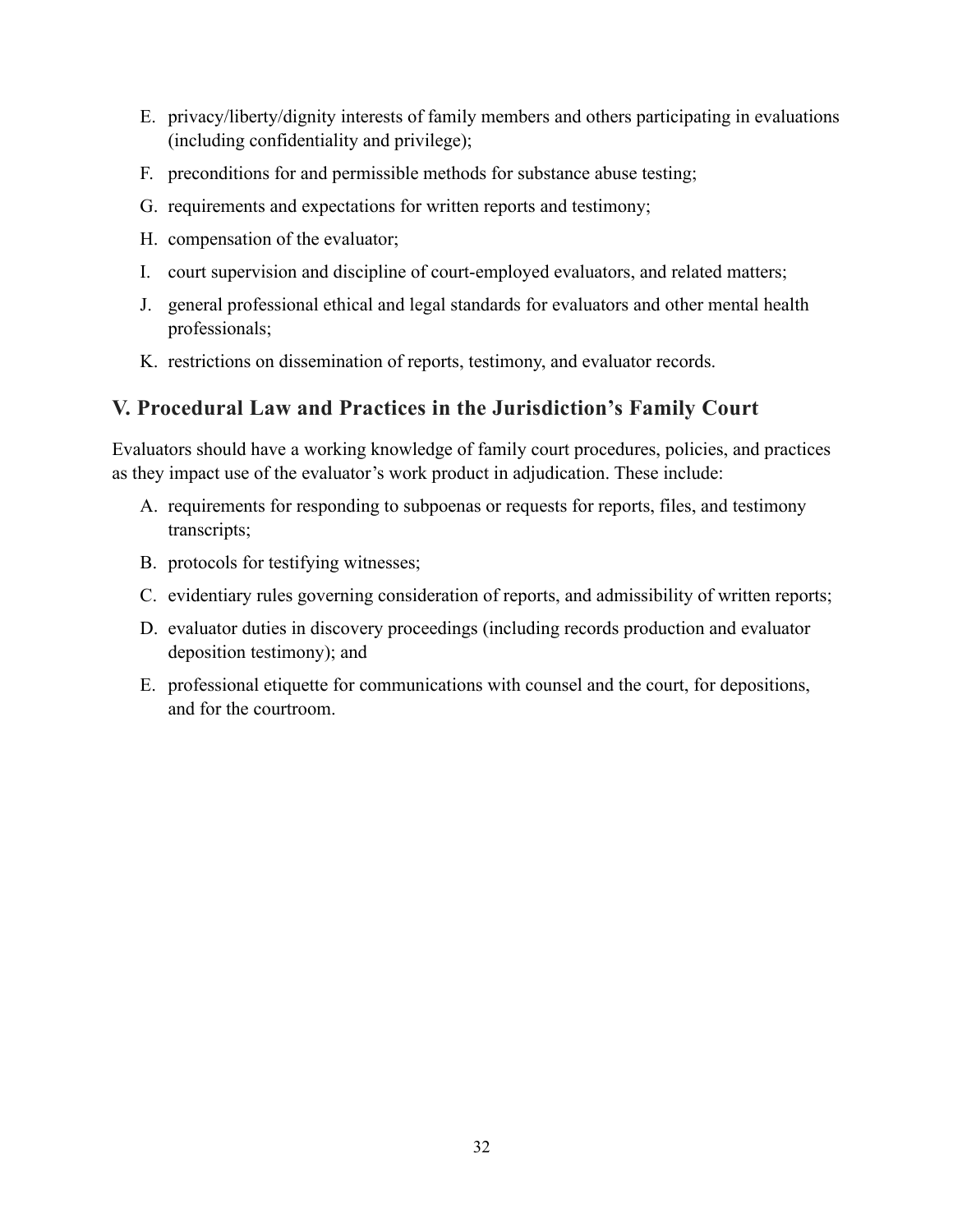## **Glossary of Legal Terms Commonly Used in the Family Court Setting**

This glossary provides brief definitions of some key legal terms that are commonly used in the family court setting. (Note that each jurisdiction may have local variations of these terms.)

**Adjudication**: Giving or pronouncing a judgment, order, or decree by a court. Also the judgment, order, or decree given. The adjudicative process typically includes such events as motions, evidentiary hearings, judicial conferences, trials, and appeals.

**Appointment order**: An order of the family court appointing an evaluator to conduct a full or limited scope parenting evaluation. An appointment order makes the evaluator a person acting on behalf of the court and, as a matter of best practice, sets forth such matters as the purpose and scope of the evaluation, provides directions to the parties, their lawyers/attorneys, and the evaluator concerning the evaluation process, admissibility of any written report, and compensation of the evaluator.

**Burden of proof**: Burden of proof means the obligation of a party to establish, by evidence, a requisite degree of belief concerning a fact in the mind of the trier of fact (judicial officer or jury or arbitrator).

**Case law**: Written decisions of courts that are precedents and thus have either binding or persuasive authority for that jurisdiction.

**Civil legal system**: The system of laws and procedures for adjudication of non-criminal cases. Family law is a branch of the civil legal system.

**Child custody and visitation order:** A court order allocating responsibility for the care of a child (physical custody) and authority to make decisions about the child's life (legal custody). The term "parenting plan" is gradually replacing the terms child custody and visitation (access). Jurisdictions will have their own definitions of joint and sole legal custody, and joint and sole physical custody, and visitation (access).

**Consensual dispute resolution (CDR)**: (Also known as Alternative Dispute Resolution or ADR.) A method of dispute resolution instead of adjudication. The most frequently seen models of CDR/ADR in the family court setting are negotiation; mediation; arbitration; mediationarbitration; and parent coordination.

**Constitution**: A body of fundamental legal principles for the governance of a nation, state, province, or similar governmental entity.

**Court order**: A formal edict or direction issued by a court that has binding legal effect upon a party or parties, or as to all matters coming before that court.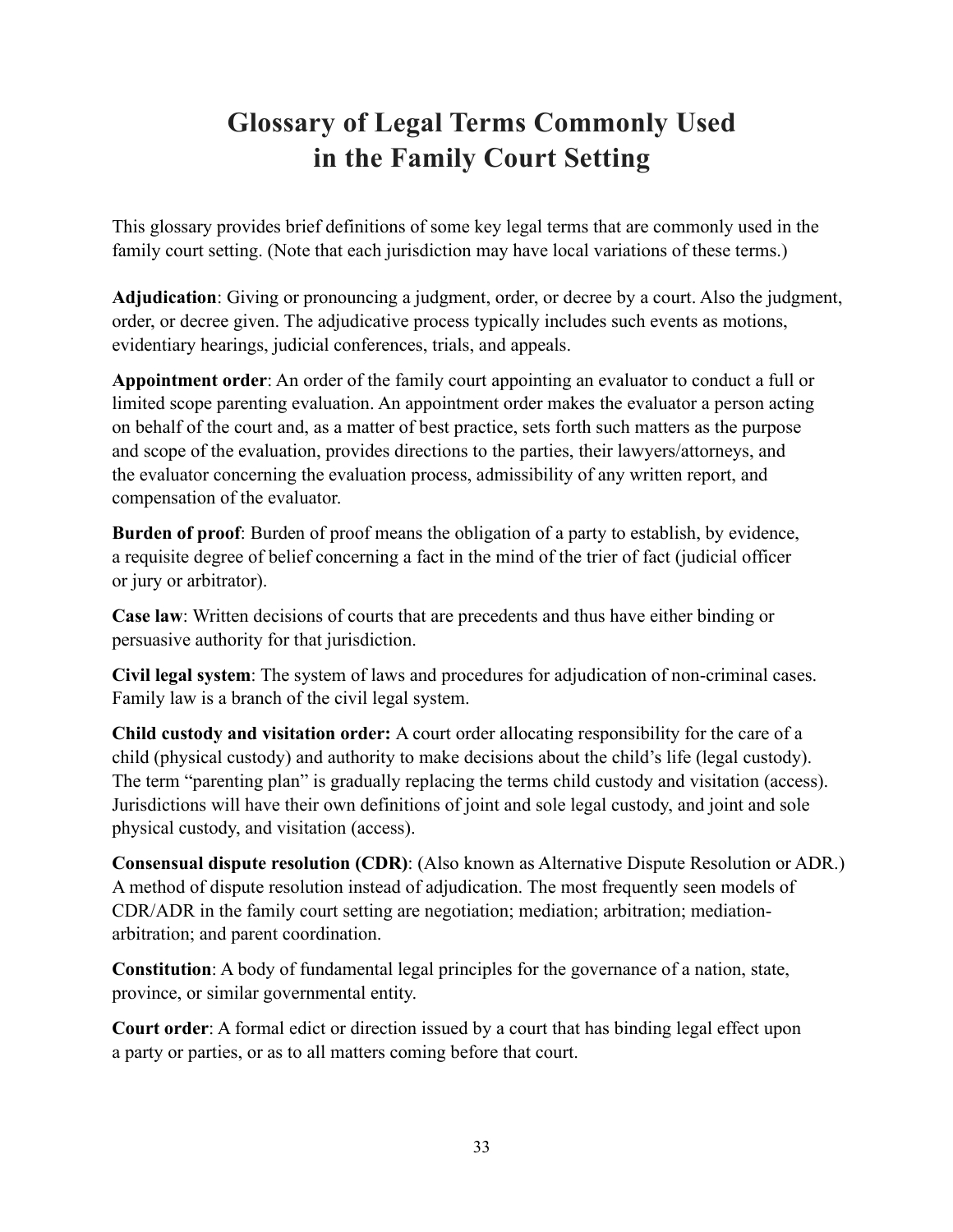**Criminal/penal justice system**: The system of laws and procedures for adjudication of government prosecutions for crimes. Some issues encountered in parenting cases, such as family abuse and child abduction, may involve criminal prosecutions.

**Discovery**: Procedures before trial or hearing by which the parties can obtain evidence and testimony in preparation for settlement or contested adjudication. Forms of discovery can include subpoenaed evidence, demands for production of documents and records; oral testimony (depositions), written interrogatories, requests for under oath admissions, etc. In some jurisdictions, evaluators may be required to sit for oral depositions before a matter is settled or adjudicated.

**Evidence**: Information presented in testimony, written declarations, or affidavits, and exhibits that is used by the fact finder (judicial officer or jury or arbitrator) to decide the case for one side or the other. "Admissible evidence" is evidence that the law permits factfinders to consider. "Weight and sufficiency of the evidence" refers to the persuasiveness of particular evidence in the mind of the fact finder in light of the burdens of proof.

**Governing legal standard**: The law governing what orders courts can make, and what facts and factors may or may not be considered in adjudicating a particular issue.

**International custody jurisdiction**: Power to make, modify, and/or enforce orders in cases involving more than one nation. Jurisdictional law governs which of several jurisdictions has that power over a particular case, subject, and parties.

**Interstate/interprovincial custody jurisdiction**: Power to make, modify, and/or enforce orders in cases involving more than one state or province within a nation. Jurisdictional law governs which of several jurisdictions has that power over a particular case, subject, and parties.

**Jurisdiction**: The power or authority of a court to hear and try a case; the geographic area in which a court has power; the types of cases it has power to hear; and the types of orders it is permitted to make.

**Mediation**: A type of consensual dispute resolution (CDR)/alternative dispute resolution (ADR) process in which a neutral third party is engaged to facilitate the parties in self-ordering; i.e., developing binding agreements and court orders. A hallmark of mediation is that the third party does not have the power to impose a decision upon the parties, although some jurisdictions use "recommending" mediation models. In many jurisdictions, mediation is confidential.

**Negotiation**: A type of consensual dispute resolution (CDR) process in which the parties try to reach binding agreements. Negotiations can be conducted with or without lawyers/attorneys representing one or more of the parties.

**Permanent orders**: A form of court order issued (typically in the form of a judgment) at the end of a case. In family law, orders for parenting plans and child support are typically modifiable, subject to the jurisdiction's requirements for post-judgment modifications. Many jurisdictions will not modify a parenting plan without a showing of a material change of circumstances.